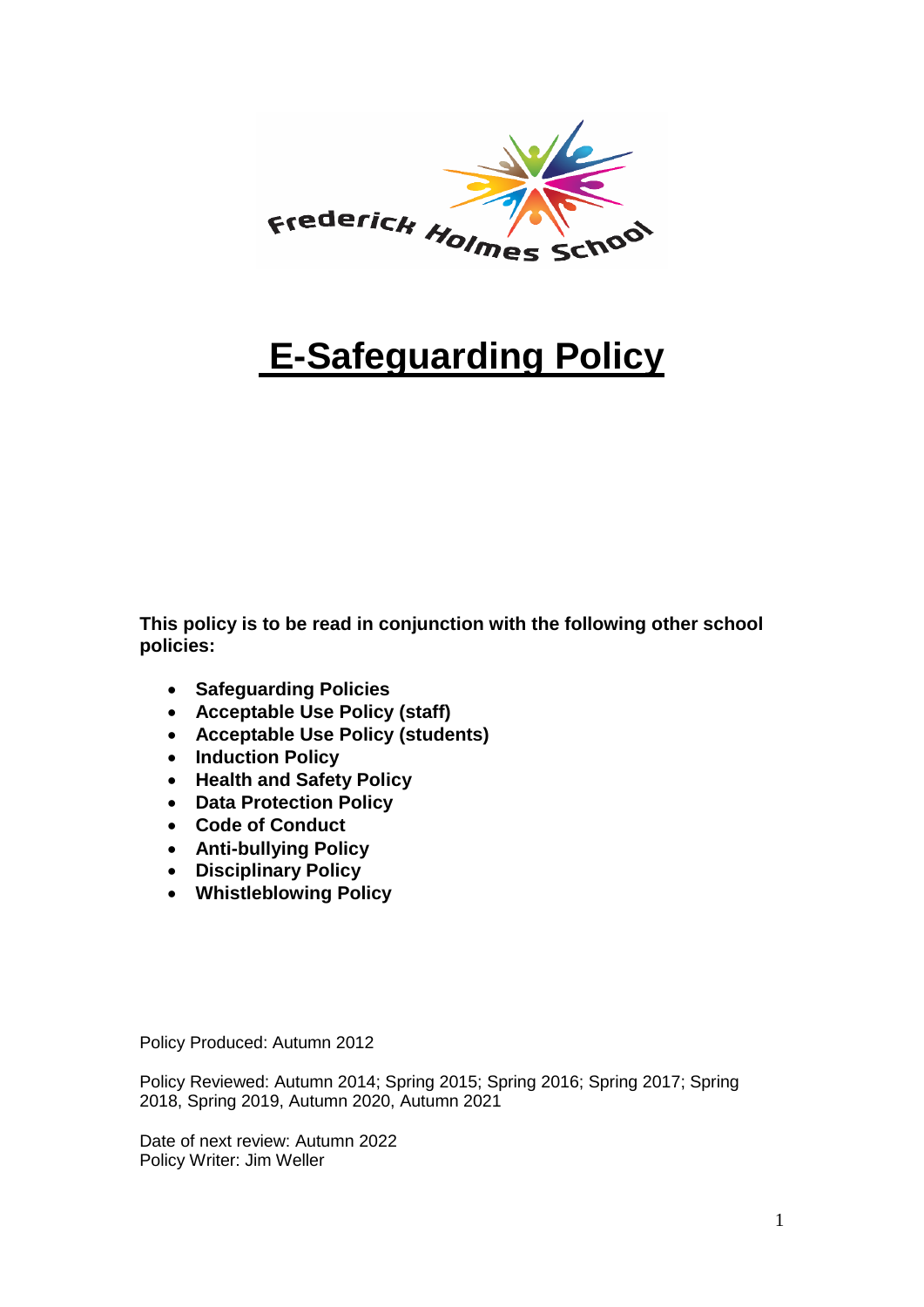# **Contents**

- 1) Policy Introduction
- 2) Scope of Policy
- 3) Review and Ownership
- 4) Communication Policy
- 5) Roles and Responsibilities:
	- Senior Leadership Team
	- eSafeguarding Co-ordinator
	- Teachers and Support Staff
	- Pupils
	- Parents and Carers
	- Governing Body
	- **Child Protection Officer**
- 6) Cyberbullying
- 7) Radicalisation
- 8) Sexual Abuse and Sexting
- 9) Managing Digital Content
- 10)Learning and Teaching Staff Training
- 11)Managing ICT systems and access
- 12)Passwords
- 13)Emerging Technologies
- 14)Filtering internet access and Monitoring
- 15)Internet access authorisations
- 16)Email usage
- 17)Using blogs, wikis, podcasts, social networking and other ways for pupils to publish content online
- 18)Mobile phone usage in schools Pupils use of personal devices Staff use of personal devices
- 19)Data Protection and Information Security
- 20)GDPR
- 21)Management of assets
- 22)References
- *23)Appendix 1 – Safer Working Guidance for Online Learning*

# **1) Policy Introduction**

ICT (Information and Communication Technology) in the 21st Century is seen as an essential resource to support learning and teaching, as well as playing an important role in the everyday lives of children, young people and adults. Consequently, schools need to build in the use of these technologies in order to arm our young people with the skills to access life-long learning and employment. Information and Communications Technology covers a wide range of resources including web-based and mobile learning. It is also important to recognise the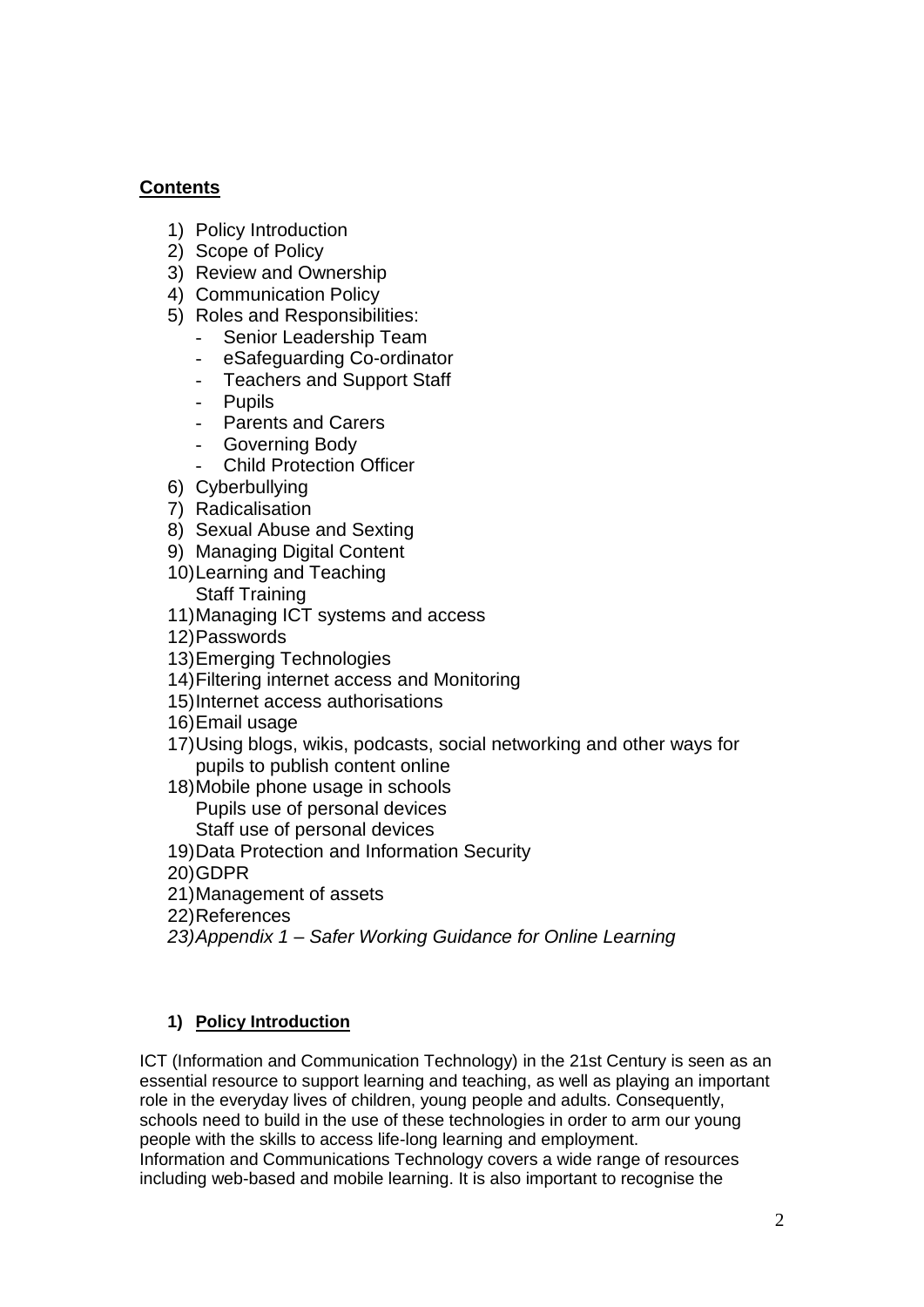constant and fast paced evolution of ICT within our society as a whole. Currently the internet technologies children and young people are using both inside and outside of the classroom include:

**Websites** Learning Platforms and Virtual Learning Environments Email and Instant Messaging Chat Rooms and Social Networking Blogs and Wikis Podcasting Video Broadcasting Music Downloading Gaming Mobile/ Smart phones with text, video and/ or web functionality Other mobile devices with web functionality

Whilst exciting and beneficial both in and out of the context of education, much ICT, particularly web-based resources, are not consistently policed. All users need to be aware of the range of risks associated with the use of these Internet technologies. At Frederick Holmes School we understand the responsibility to educate our pupils on eSafeguarding issues; teaching them the appropriate behaviours and critical thinking skills to enable them to remain both safe and legal when using the internet and related technologies, in and beyond the context of the classroom. Both this policy and the Acceptable Use Agreement (for all staff, governors, visitors and pupils) are inclusive of fixed and mobile internet technologies provided by the school (such as PCs, laptops, whiteboards, digital video equipment, etc.)

As eSafeguarding is an important aspect of strategic leadership within the school, the Head and governors have ultimate responsibility to ensure that the policy and practices are embedded and monitored. The named eSafeguarding co-ordinator in our school is **Jim Weller**. All members of the school community have been made aware of who holds this post. It is the role of the eSafeguarding co-ordinator to keep abreast of current issues and guidance through organisations such as Hull Local Authority, CEOP (Child Exploitation and Online Protection), Childnet and YHGfL (Yorkshire and Humber Grid for Learning).

Senior Management and Governors are updated by the Head/ eSafeguarding coordinator and all governors have an understanding of the issues and strategies at our school in relation to local and national guidelines and advice.

This policy, supported by the schools acceptable use agreements for staff, governors, visitors and pupils, is to protect the interests and safety of the whole school community.

This eSafeguarding policy, created under guidance of the YHGfL criteria, has been produced for a number of key reasons:

- To set out the key principles expected of all members of the school community at Frederick Holmes School with respect to the use of ICT-based technologies.
- To safeguard and protect the children and staff of Frederick Holmes School.
- To assist school staff working with children to work safely and responsibly with the internet and other communication technologies and to monitor their own standards and practice.
- To set clear expectations of behaviour and/or codes of practice relevant to responsible use of the internet for educational, personal or recreational use.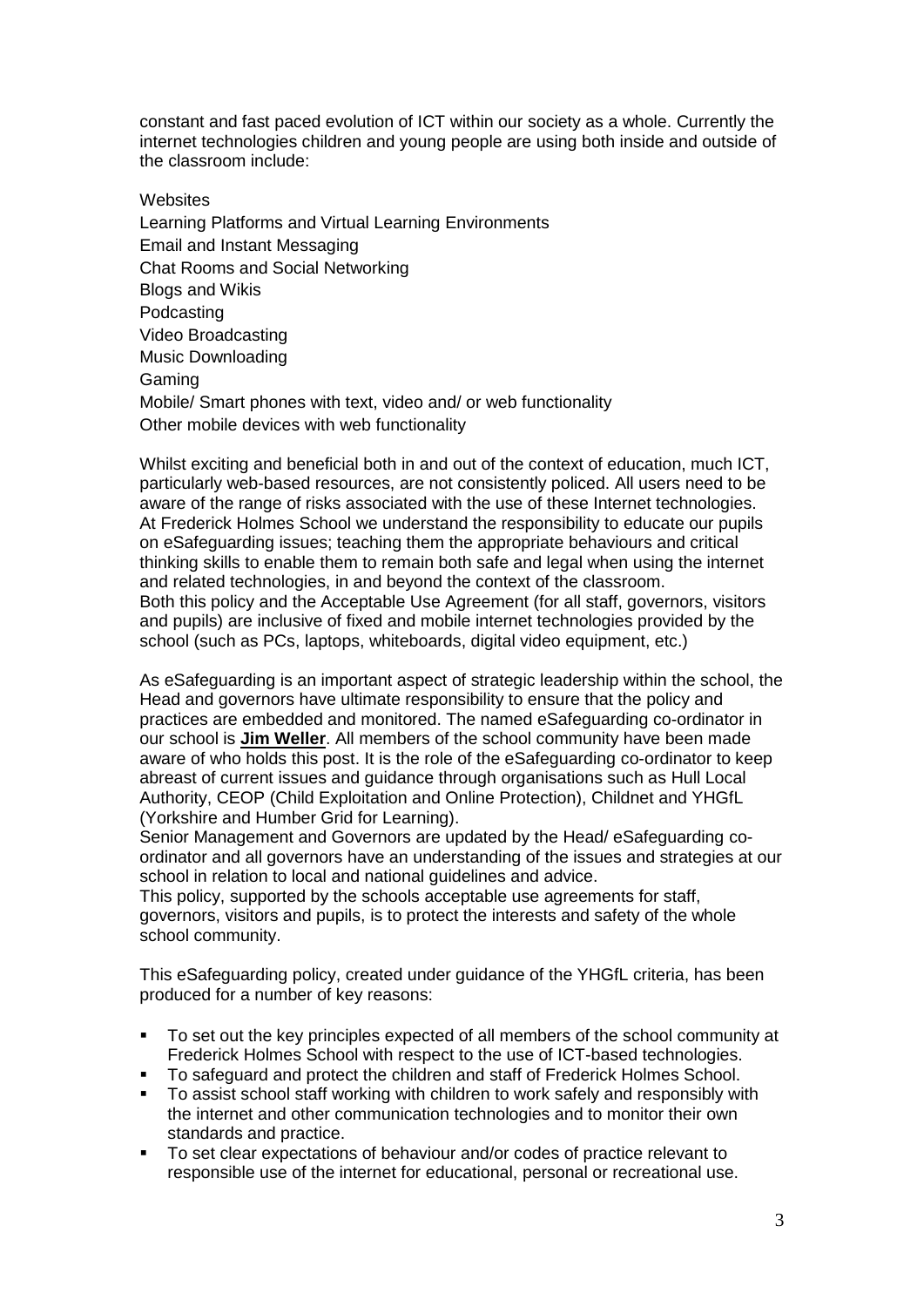- To ensure that all members of the school community are aware that unlawful or unsafe behaviour is unacceptable and that, where appropriate, disciplinary or legal action will be taken.
- To minimise the risk of misplaced or malicious allegations made against adults who work with pupils.

#### **2) Scope of Policy**

- This policy applies to the whole school community including the Senior Leadership Team, school board of governors, all staff employed directly or indirectly by the school and all pupils.
- Frederick Holmes School's senior leadership team and school board of governors will ensure that any relevant or new legislation that may impact upon the provision for eSafeguarding within school will be reflected within this policy.
- The Education and Inspections Act 2006 empowers head teachers, to such extent as is reasonable, to regulate the behaviour of students or pupils when they are off the school site and empowers members of staff to impose disciplinary penalties for inappropriate behaviour. This is pertinent to incidents of cyberbullying, or other eSafeguarding-related incidents covered by this policy, which may take place out of school, but is linked to membership of the school.
- The school will clearly detail its management of incidents within this policy, associated behaviour and anti-bullying policies and will, where known, inform parents and carers of incidents of inappropriate eSafeguarding behaviour that takes place out of school.

# **3) Review and Ownership**

- The school has appointed an eSafeguarding coordinator who will be responsible for document ownership, review and updates.
- The eSafeguarding policy has been written by the school eSafeguarding Coordinator and is current and appropriate for its intended audience and purpose.
- The school eSafeguarding policy has been agreed by the senior leadership team and approved by governors.
- **•** The eSafeguarding policy will be reviewed annually or when any significant changes occur with regard to the technologies in use within the school
- The School has appointed a member of the governing body to take lead responsibility for eSafeguarding.
- All amendments to the school eSafeguarding policy will be discussed in detail with all members of teaching staff. The school staff are expected to read and sign the eSafeguarding policy on an annual basis.

# **4) Communication Policy**

The senior leadership team will be responsible for ensuring all members of school staff and pupils are aware of the existence and contents of the school eSafeguarding policy and the use of any new technology within school.

▪ The eSafeguarding policy will be provided to and discussed with all members of staff formally.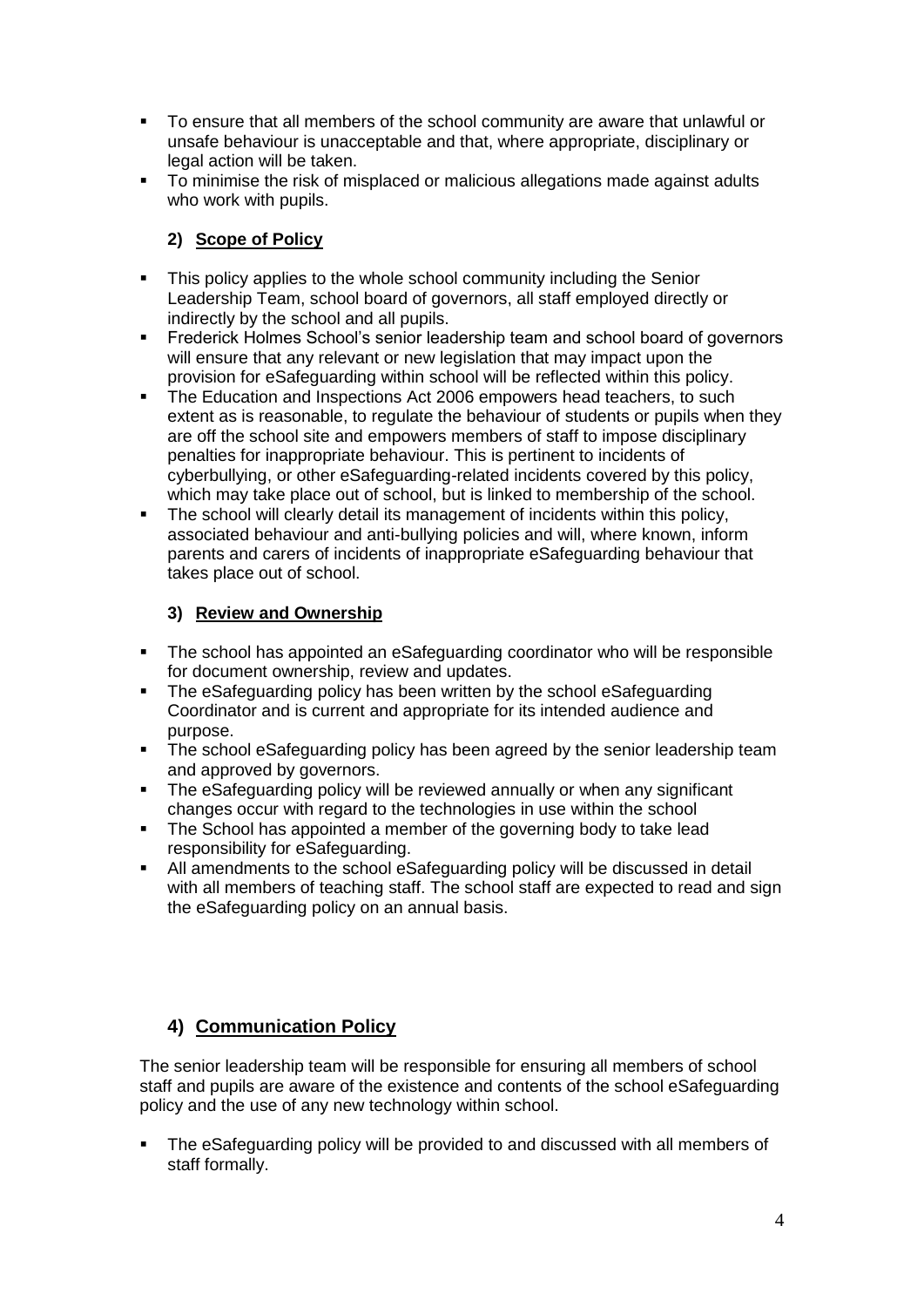- An eSafeguarding or eSafety module will be included (where appropriately) in the PSHE (Personal, Social and Health Education), Citizenship and/or Computing curricula covering and detailing amendments to the eSafeguarding policy.
- The school will annually review the eSafeguarding policy.<br>■ Pertinent points from the school eSafeguarding policy will
- Pertinent points from the school eSafeguarding policy will be reinforced across the curriculum and across all subject areas when using ICT equipment within school.
- The key messages contained within the eSafeguarding policy will be reflected and consistent within all acceptable use policies in place within school.
- We endeavour to embed eSafeguarding messages across the curriculum whenever the internet or related technologies are used
- **EXEDENT Internet Safety posters are prominently displayed around the school**

# **5) Roles and Responsibilities**

#### **Responsibilities of the senior leadership team**

- The headteacher is ultimately responsible for eSafeguarding provision for all members of the school community, though the day-to-day responsibility for eSafeguarding will be delegated to the eSafeguarding coordinator.
- The headteacher and senior leadership team are responsible for ensuring that the eSafeguarding Coordinator and other relevant staff receive suitable training to enable them to carry out their eSafeguarding roles and to train other colleagues when necessary.
- **•** The headteacher and senior leadership team will ensure that there is a mechanism in place to allow for monitoring and support of those in school who carry out the internal eSafeguarding monitoring role. This provision provides a safety net and also supports those colleagues who take on important monitoring roles.
- The senior leadership team will receive monitoring reports from the eSafeguarding Coordinator.
- **•** The headteacher and senior leadership team should ensure that they are aware of procedures to be followed in the event of a serious eSafeguarding incident.

#### **Responsibilities of the eSafeguarding Coordinator**

- To promote an awareness and commitment to eSafeguarding throughout the school
- To be the first point of contact in school on all eSafeguarding matters<br>■ To take day-to-day responsibility for eSafeguarding within school and
- To take day-to-day responsibility for eSafeguarding within school and to have a leading role in establishing and reviewing the school eSafeguarding policies and procedures
- To communicate regularly with school technical staff
- To communicate regularly with the designated eSafeguarding governor Jamie Lewis
- To communicate regularly with the senior leadership team
- To create and maintain eSafeguarding policies and procedures
- To develop an understanding of current eSafeguarding issues, guidance and appropriate legislation
- To ensure that all members of staff receive an appropriate level of training in eSafeguarding issues
- To ensure that eSafeguarding education is embedded across the curriculum
- To ensure that eSafeguarding is promoted to parents and carers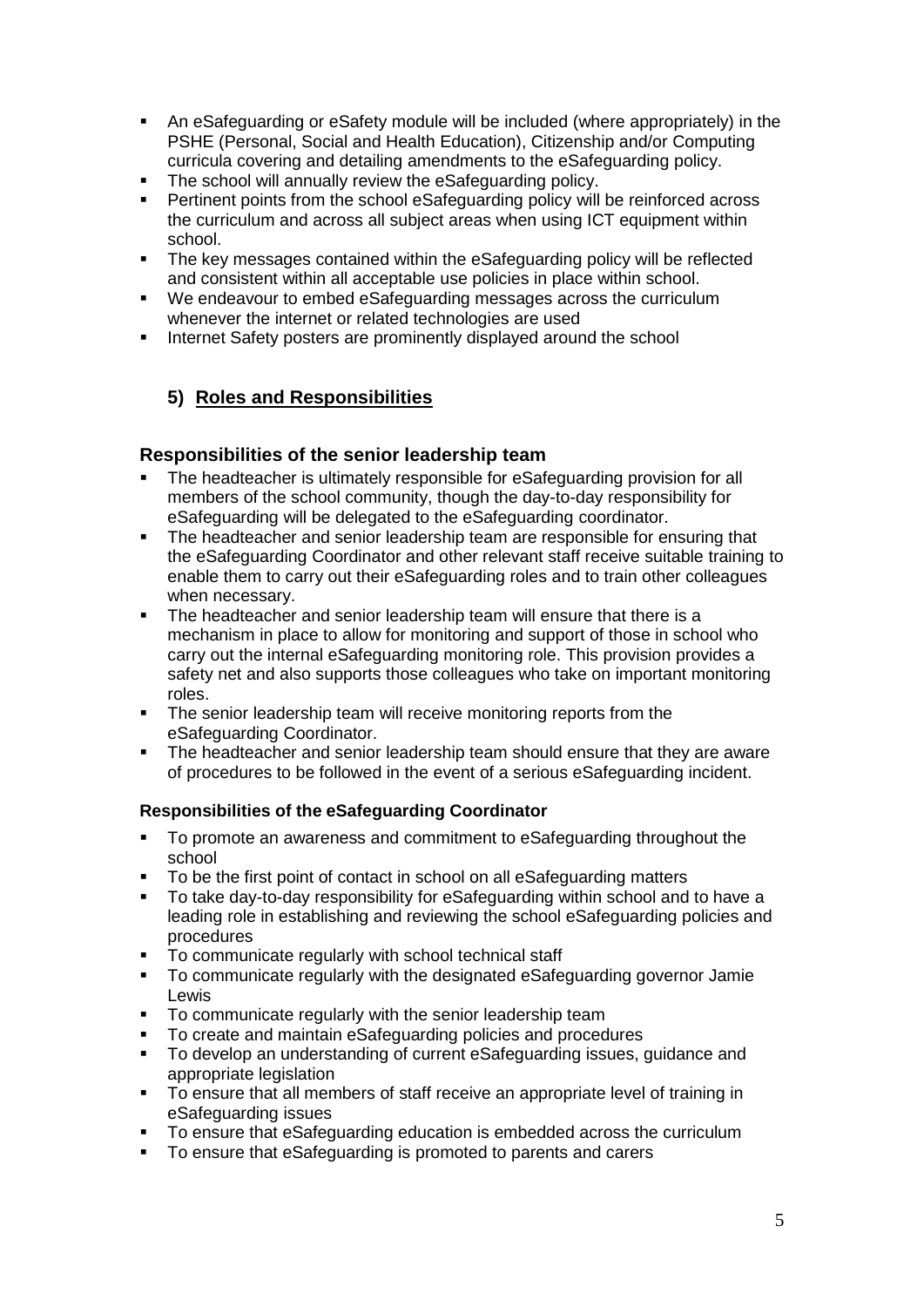- To liaise with the local authority, the Local Safeguarding Children Board and other relevant agencies as appropriate
- To ensure that all staff are aware of the procedures that need to be followed in the event of an eSafeguarding incident
- To ensure that an eSafeguarding incident log is kept up to date
- To monitor Smoothwall through daily reports and maintain a record/ manage any filtering issues/ potential breaches/ inappropriate web searches on a weekly basis

#### **Responsibilities of teachers and support staff**

- To read, understand and help promote the school's eSafeguarding policies and guidance
- To read, understand and adhere to the school staff Acceptable Use Policy
- To report any suspected misuse or problem to the eSafeguarding coordinator
- To develop and maintain an awareness of current eSafeguarding issues and guidance
- To model safe and responsible behaviours in their own use of technology
- To ensure that any digital communications with pupils should be on a professional level and only through school based systems, **NEVER** through personal mechanisms, e.g. email, text, mobile phones etc.
- To embed eSafeguarding messages in learning activities across all areas of the curriculum.
- To supervise and guide pupils carefully when engaged in learning activities involving technology
- To ensure that pupils (where appropriate) are fully aware of research skills and are fully aware of legal issues relating to electronic content such as copyright laws
- To be aware of eSafeguarding issues related to the use of mobile phones, cameras and handheld devices
- To understand and be aware of incident-reporting mechanisms that exist within the school
- To maintain a professional level of conduct in personal use of technology at all times

# **Responsibilities of pupils (where appropriate)**

- To read, understand and adhere to the school pupil Acceptable Use Policy
- To help and support the school in the creation of eSafeguarding policies and practices and to adhere to any policies and practices the school creates
- To know and understand school policies on the use of mobile phones, digital cameras and handheld devices
- To know and understand school policies on the taking and use of mobile phones
- To know and understand school policies regarding cyberbullying
- To take responsibility for learning about the benefits and risks of using the internet and other technologies safely both in school and at home
- Where possible pupils to be fully aware of research skills and of legal issues relating to electronic content such as copyright laws
- To take responsibility for each other's safe and responsible use of technology in school and at home, including judging the risks posed by the personal technology owned and used outside school
- To ensure they respect the feelings, rights, values and intellectual property of others in their use of technology in school and at home
- To understand what action they should take if they feel worried, uncomfortable, vulnerable or at risk while using technology in school and at home, or if they know of someone who this is happening to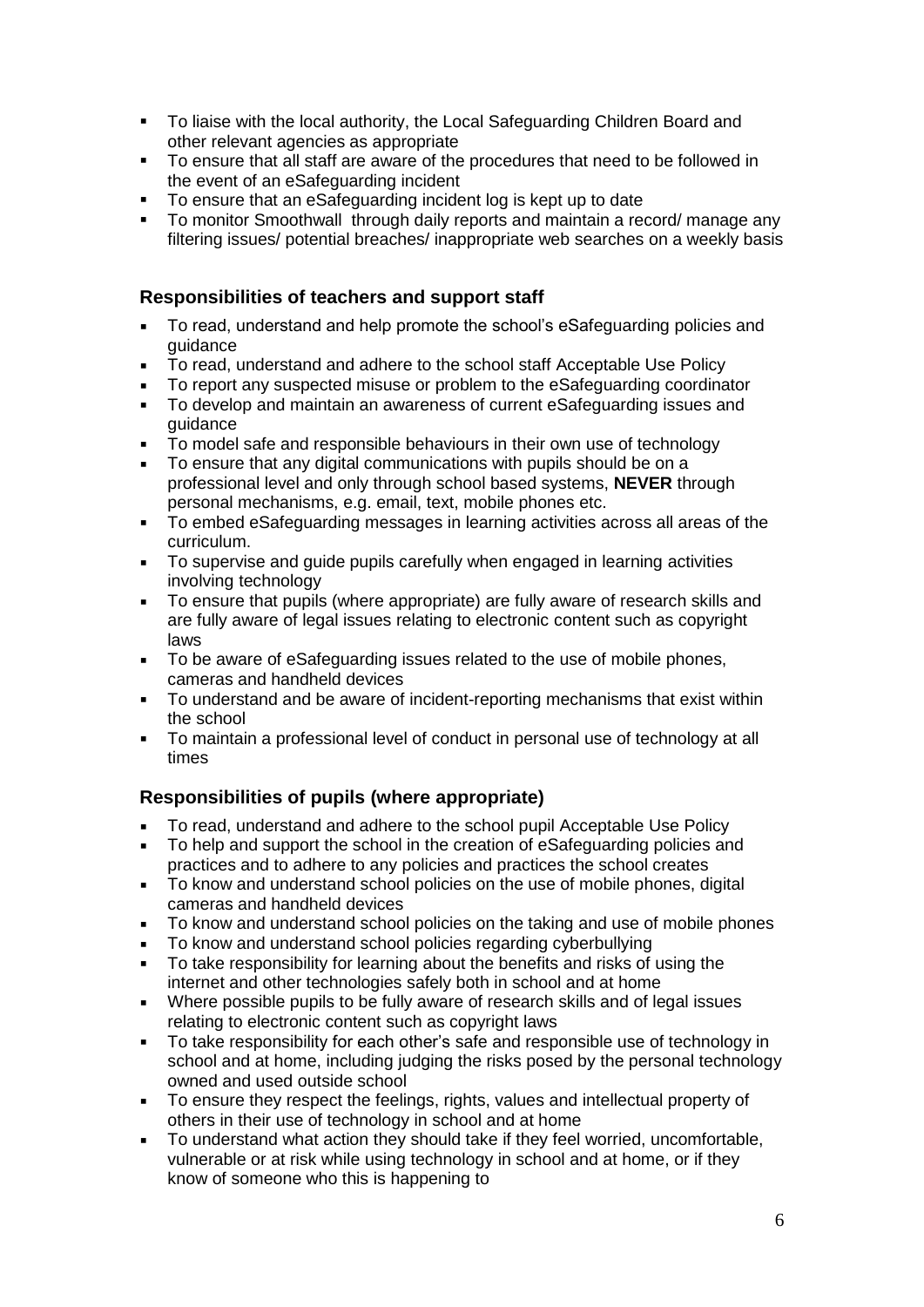- To understand the importance of reporting abuse, misuse or access to inappropriate materials and to be fully aware of the incident-reporting mechanisms that exists within school
- To discuss eSafeguarding issues with family and friends in an open and honest way

#### **Responsibilities of parents and carers**

- To help and support the school in promoting eSafeguarding
- To read, understand and promote the school pupil Acceptable Use Policy with their children
- To take responsibility for learning about the benefits and risks of using the internet and other technologies that their children use in school and at home
- To take responsibility for their own awareness and learning in relation to the opportunities and risks posed by new and emerging technologies
- To discuss eSafeguarding concerns with their children, show an interest in how they are using technology and encourage them to behave safely and responsibly when using technology
- To model safe and responsible behaviours in their own use of technology
- To consult with the school if they have any concerns about their children's use of technology
- To agree to and sign the acceptable use policy (students)

## **Responsibilities of the governing body**

- To read, understand, contribute to and help promote the school's eSafeguarding policies and guidance
- To develop an overview of the benefits and risks of the internet and common technologies used by pupils
- To develop an overview of how the school ICT infrastructure provides safe access to the internet
- To develop an overview of how the school encourages pupils to adopt safe and responsible behaviours in their use of technology in and out of school
- To support the work of the eSafeguarding co-ordinator in promoting and ensuring safe and responsible use of technology in and out of school, including encouraging parents to become engaged in eSafeguarding activities
- To ensure appropriate funding and resources are available for the school to implement its eSafeguarding strategy

# **Responsibilities of the Designated e-Safeguarding Lead**

- To understand the issues surrounding the sharing of personal or sensitive information
- To understand the dangers regarding access to inappropriate online contact with adults and strangers
- To be aware of potential or actual incidents involving grooming of young children
- To be aware of and understand cyberbullying and the use of social media for this purpose
- To make referrals to appropriate agencies if a pupil is at risk of harm.

# **6) Cyberbullying**

Frederick Holmes School has a duty to protect pupils and staff from online activities that are harmful and damaging and which can, in some circumstances, constitute a criminal act. Cyberbullying - the use of new and emerging technologies to cause harm or distress to another person – poses a growing challenge and the School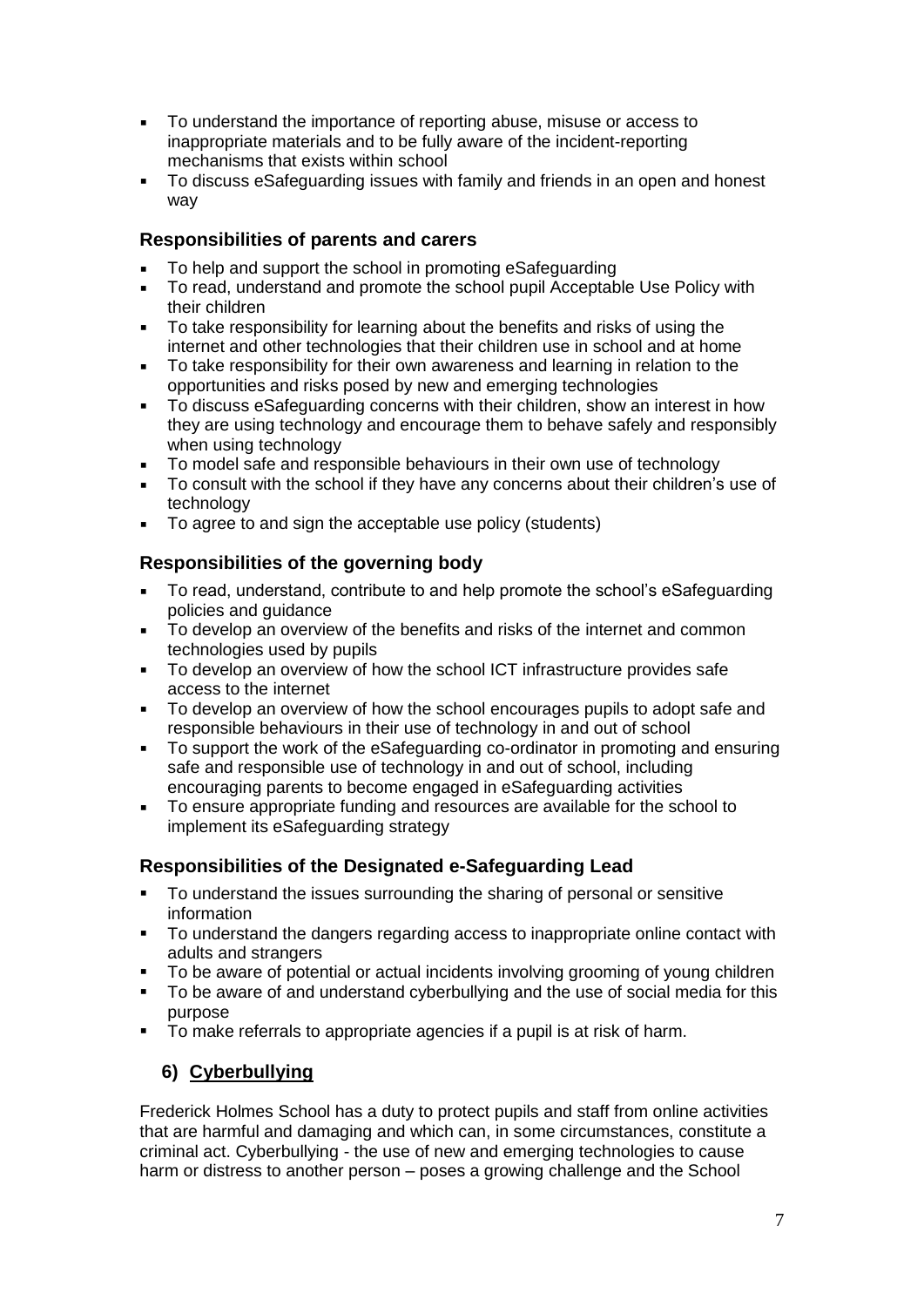possesses a clear framework of guidelines in this area including curriculum taught topics.

Key advice to pupils on how to deal with cyberbullying:

- Do not be enticed into compromising messages/posts
- Always respect others: think about what you say online and what images you send/post
- Remember that anything you publish online can be made public very quickly and you will never be sure who may have seen it. Once something is posted, presume it is permanently public
- Treat your password carefully never share it with anyone and only give personal information like a mobile phone number or email address to trusted friends
- Learn how to block or report online bullies or anyone behaving badly
- Don't retaliate or reply to nasty messages
- Save the evidence text messages, online conversation, pictures etc
- If you see cyberbullying going on, then support the victim and report it
- Avoid using anonymous websites

NB: if you have any concerns relating to cyber-bullying, please speak at once to your class teacher or support staff. Alternatively you can speak to Mr Weller (Esafeguarding Officer). Reporting slips are available from the class teacher and on the e-file.

Key advice for parents on how to deal with cyberbullying:

- Model positive online behaviour: it's important that they know how to act safely and responsibly online and are aware of what content is acceptable and unacceptable to post or share
- Talk to your child and understand how they are using the internet and their phone
- Use safety tools and parental controls: [http://www.saferinternet.org.uk/advice](http://www.saferinternet.org.uk/advice-andresources/parents-and-carers/parental-controls)[andresources/parents-and-carers/parental-controls](http://www.saferinternet.org.uk/advice-andresources/parents-and-carers/parental-controls) outlines how you can turn on 'parental filtering' in the home. Some providers can offer more sophisticated services than others, but all internet providers are obliged to offer a parental filtering option. Your children's iPads are filtered whilst they are in school, but this does not apply in your homes
- Remind your child not to retaliate to any cyberbullying
- Work with the school to resolve the issue if other pupils are involved
- Keep any evidence of cyberbullying emails, online conversations, texts, screenshots of sites/chat messages – and try and include time/date where possible
- Report the cyberbullying: contact the service provider (e.g. the website, gaming site or mobile phone company) to report the user and if possible to remove the content. Contact the School so it can take action if it involves other pupils
- If the cyberbullying is serious and a potential criminal offence has been committed then contact the police.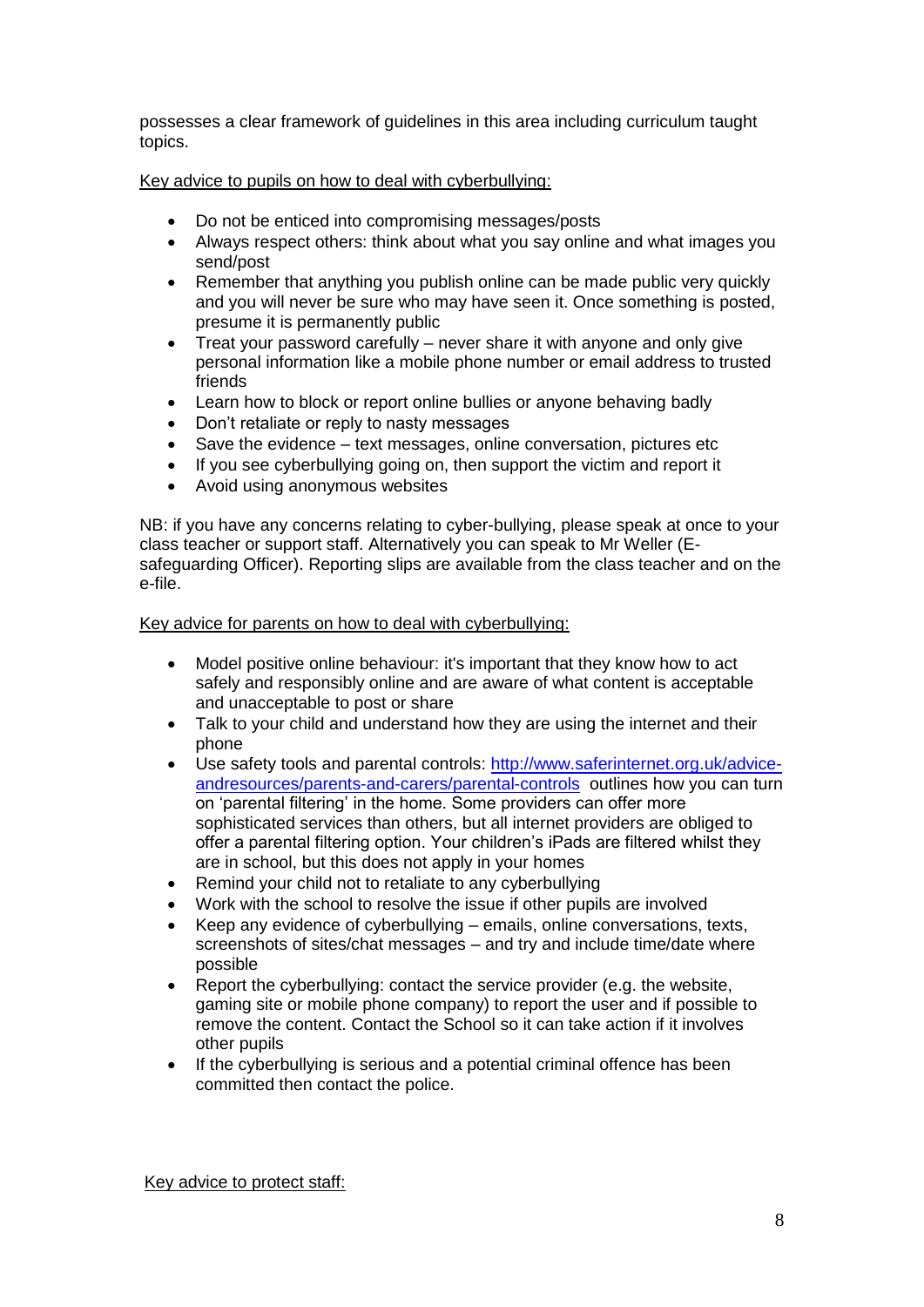- Keep all passwords and login details secret and ensure you lock your computer or office if away from your desk
- Make sure you understand how to secure any websites or social networking services you use
- Always think carefully before you post and don't post any information (photos, videos, comments) publicly online that you wouldn't want employers, colleagues, pupils or parents to see. Just because a profile might be set to 'private' it doesn't mean that someone else can't copy or share it without your knowledge
- Also consider if it could bring you, the School's or someone else's reputation into disrepute: posting something inappropriate, obscene or threatening online could lead to criminal, civil and/or disciplinary action
- Do not use your own personal devices or personal social networking profiles to contact pupils or parents
- Ensure that the School's rules and policies regarding the use of technologies by pupils and staff are enforced. Make sure you read and understand the School's Acceptable Use Policy.
- Do not personally retaliate to any incidents which involve yourself or other members of staff
- Always report any incidents of cyberbullying witnessed (either of yourself or other staff members) in a timely manner
- Make sure you save and keep any evidence of cyberbullying, e.g. screenshots. Where possible record times, dates and user names

# **7) Radicalisation Procedures and Monitoring**

It is important for us to be constantly vigilant and remain fully informed about the issues which affect the region in which we teach. Staff are reminded to suspend any professional disbelief that instances of radicalisation 'could not happen here' and to refer any concerns through the appropriate channels (currently via the Child Protection/ Safeguarding Co-ordinator). Regular monitoring and filtering is in place to ensure that access to inappropriate material on the internet and key word reporting is in place to ensure safety for all staff and pupils. Reports are produced on a daily basis.

# **8) Sexual Abuse and Sexting**

Sexual abuse is not solely a physical issue that schools must deal with. It can also occur online. Children and young people at Frederick Holmes School are supervised in their use of the internet and also receive guidance for managing their online behaviours and staying safe through the e-safety curriculum.

Sexting is when someone shares sexual, naked or semi-naked images or videos of themselves or others, or sends sexually explicit messages. They can be sent using any device that allows the sharing of media or messages including tablets, mobiles and laptops.

When an incident involving youth produced sexual imagery comes to the attention of the school:

- The incident should be referred to the DSL as soon as possible
- The DSL should hold an initial review meeting with appropriate school staff
- There should be subsequent work with the young people involved (if appropriate)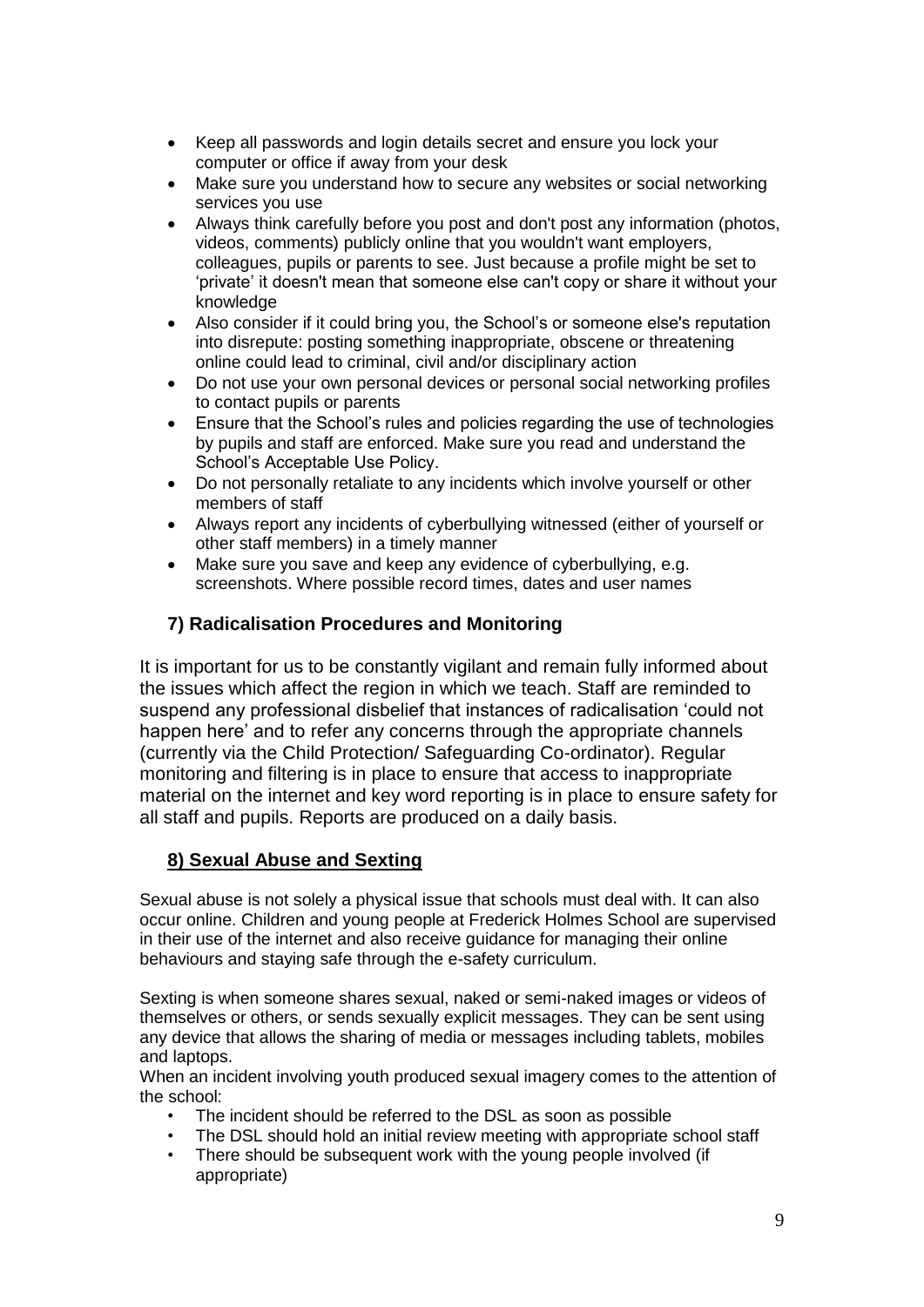- Parents should be informed at an early stage and involved in the process unless there is good reason to believe that involving parents would put the young person at risk of harm
- At any point in the process if there is a concern a young person has been harmed or is at risk of harm a referral should be made to children's social care and/or the police immediately.

Children and young people, where appropriate, are taught about the dangers involved with sexting as part of the e-safety curriculum.

# **9) Managing digital content**

#### **Using images, video and sounds**

Written permission from parents or carers will be obtained for the following locations before photographs of pupils are published. This will be done annually or as part of the home-school agreement on entry to the school.

*On the school website In display material that may be used around the school In display material that may be used off site Recorded or transmitted on a video or via webcam in an educational conference On social media including Facebook and Twitter*

- Parents and carers may withdraw permission, in writing, at any time.
- We will remind pupils of safe and responsible behaviours when creating, using and storing digital images, video and sound.
- We will remind pupils of the risks of inappropriate use of digital images, video and sound in their online activities both at school and at home.
- Pupils and staff will only use school equipment to create digital images, video and sound. In exceptional circumstances, personal equipment may be used with permission from the headteacher provided that any media is transferred solely to a school device and deleted from any personal devices. In particular, digital images, video and sound will not be taken without the permission of participants; images and video will be of appropriate activities and participants will be in appropriate dress; full names of participants will not be used either within the resource itself, within the file name or in accompanying text online; such resources will not be published online without the permission of the staff and pupils involved.
- If pupils are involved, relevant parental permission will also be sought before resources are published online.

# **10) Learning and Teaching**

- We will provide a series of specific eSafeguarding-related lessons in appropriate classes as part of the Computing curriculum.
- We will celebrate and promote eSafeguarding through a planned programme of assemblies and whole-school activities, including promoting Safer Internet Day each year.
- We will discuss, remind or raise relevant eSafeguarding messages with pupils routinely wherever suitable opportunities arise during all lessons; including the need to protect personal information, consider the consequences their actions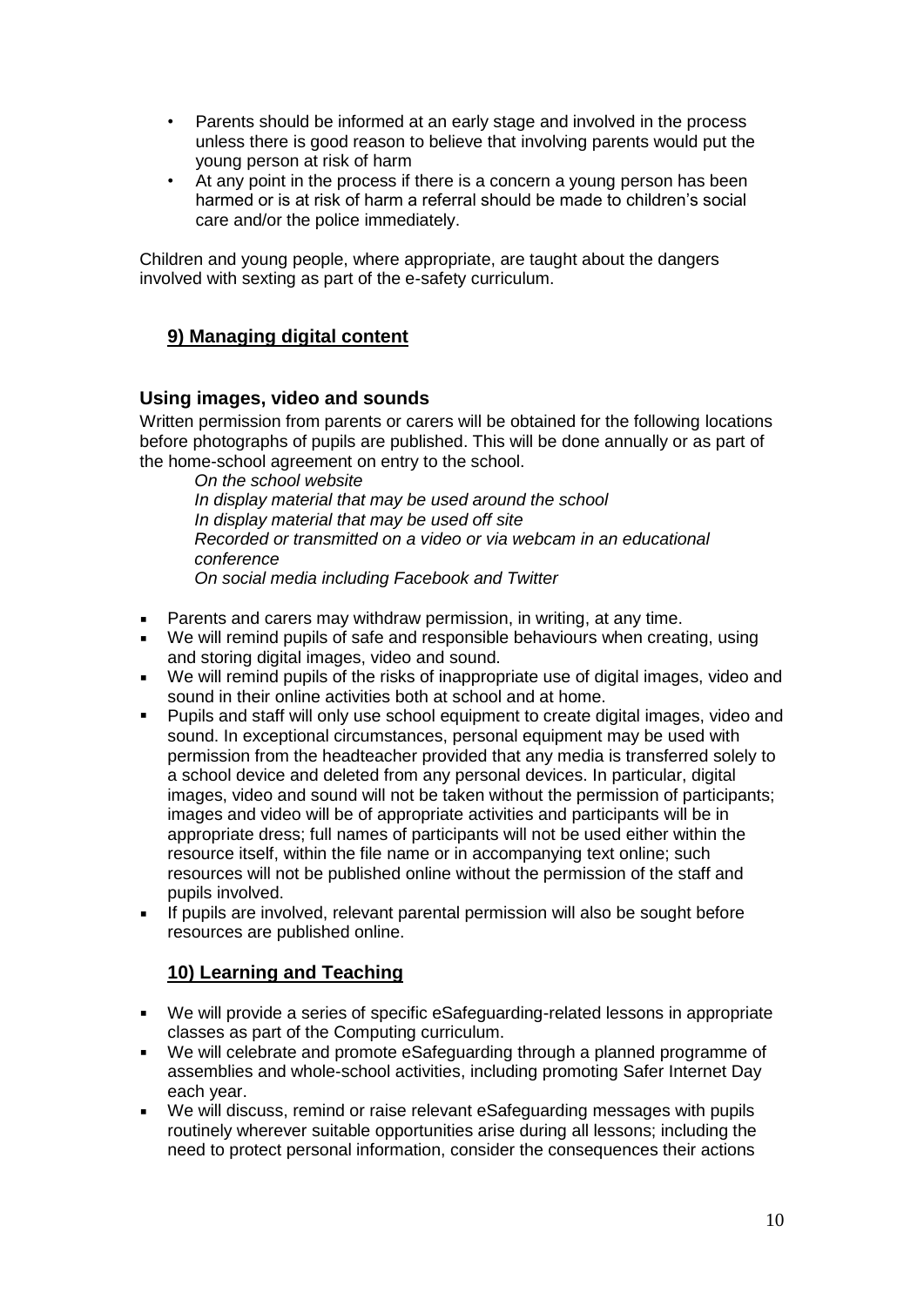may have on others, the need to check the accuracy and validity of information they use and the need to respect and acknowledge ownership of digital materials.

- **EXEQUE Any internet use will be carefully planned to ensure that it is age appropriate and** supports the learning objectives for specific curriculum areas.
- Pupils will be taught how to use a range of age-appropriate online tools in a safe and effective way.
- Staff will model safe and responsible behaviour in their own use of technology during lessons.
- We will teach pupils how to search for information and to evaluate the content of websites for accuracy when using them in any curriculum area.
- When searching the internet for information, pupils will be guided to use ageappropriate search engines. All use will be monitored and pupils will be reminded of what to do if they come across unsuitable content.
- Where appropriate, some pupils will be taught in an age-appropriate way about copyright in relation to online resources and will be taught to understand about ownership and the importance of respecting and acknowledging copyright of materials found on the internet*.*
- Pupils will be taught about the impact of cyberbullying and know how to seek help if they are affected by any form of online bullying.
- **Pupils will be made aware of where to seek advice or help if they experience** problems when using the internet and related technologies; i.e. parent or carer, teacher or trusted staff member, or an organisation such as Childline or the CEOP report abuse button.

# **Staff training**

- As part of the induction process all new staff receive information and guidance on the eSafeguarding policy and the school's Acceptable Use Policies.
- All staff will be made aware of individual responsibilities relating to the safeguarding of children within the context of eSafeguarding and know what to do in the event of misuse of technology by any member of the school community.
- All staff will be encouraged to incorporate eSafeguarding activities and awareness within their curriculum areas.
- Regular sessions will be delivered in-house by the eSafeguarding co-ordinator to ensure staff remain aware of e-safety issues and protocols.
- Staff receive support materials to aid in the delivery of e-safety topics.
- Briefing documents are available (and updated when necessary) in the Safeguarding files for each class and on the eFile.

# **11) Managing ICT systems and access**

- The school, and managed service will be responsible for ensuring that access to the ICT systems is as safe and secure as reasonably possible.
- All access to school ICT systems is based upon a 'least privilege' approach.
- Servers and other key hardware or infrastructure are located securely with only appropriate staff permitted access.
- Servers, workstations and other hardware and software are kept updated as appropriate.
- Virus protection is installed on all appropriate hardware, and is kept active and up to date.
- The school will agree which users should and should not have internet access and the appropriate level of access and supervision they should receive.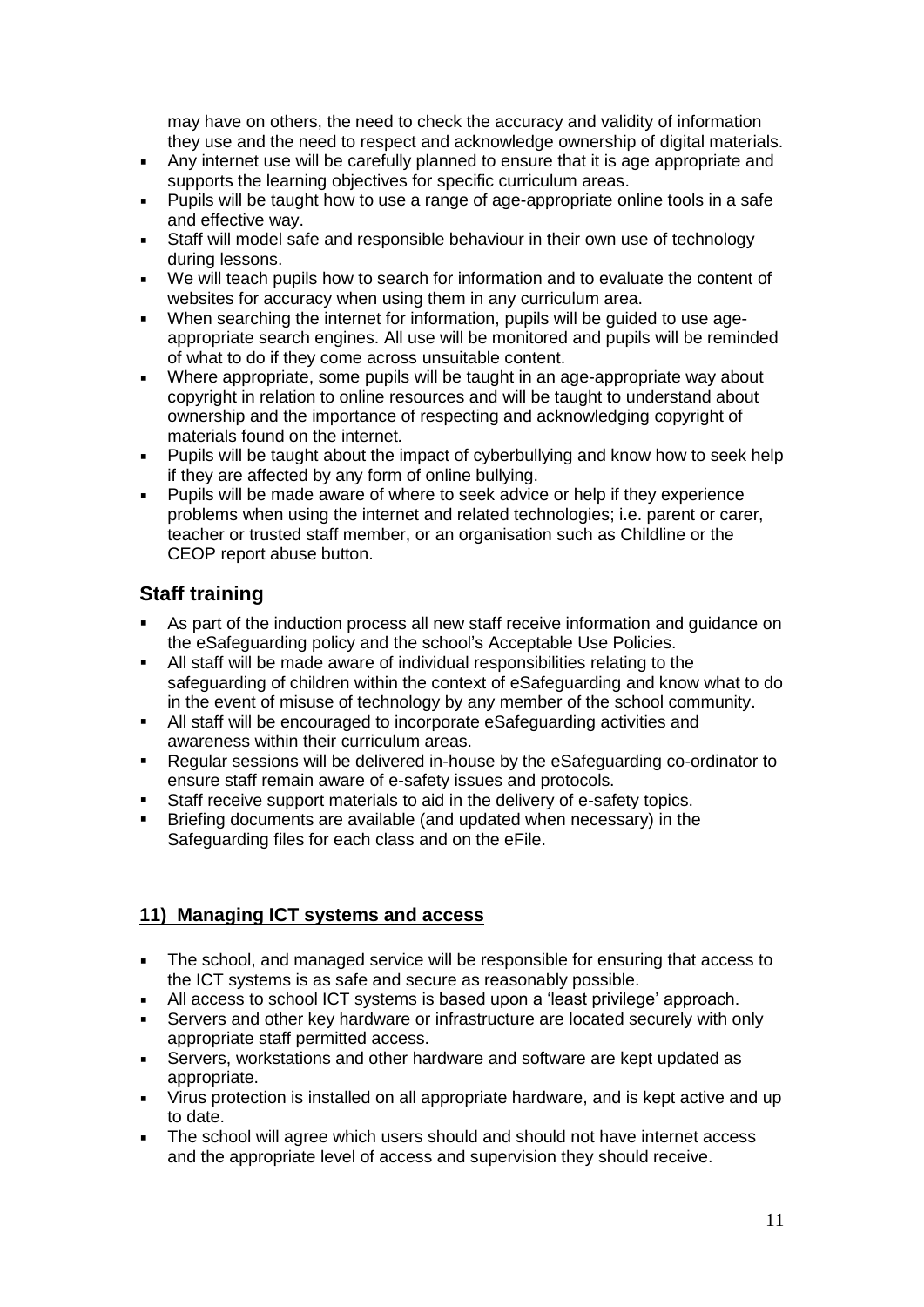- **•** Some users will sign an Acceptable Use Policy provided by the school, appropriate to their age and type of access. Users will be made aware that they must take responsibility for their use and behaviour while using the school ICT systems and that such activity will be monitored and checked.
- Members of staff will access the internet using an individual ID and password, which they will keep secure. They will ensure that they log out after each session and not allow pupils to access the internet through their ID and password. They will abide by the school AUP at all times.

# **12) Passwords**

All staff are given a username to access both the school network and also email. They are expected to create their own passwords when prompted. Some pupils in the school are given their own unique usernames and passwords for logging on. If appropriate they may change these passwords but should inform their teacher so that copies of the passwords can be locked securely away. For other pupils there will be a generic password due to particular access issues. A secure and robust username and password convention exists for all system access. (email, network access, school management information system).

- All staff have a unique, individually-named user account and password for access to ICT equipment and information systems available within school.
- All information systems require end users to change their password at first log on.
- **EXECT** Users are prompted to change their passwords at prearranged intervals or at any time that they feel their password may have been compromised.
- All staff and pupils have a responsibility for the security of their username and password. Users must not allow other users to access the systems using their log on details and must immediately report any suspicion or evidence that there has been a breach of security.
- All staff and pupils will have appropriate awareness training on protecting access to their personal username and passwords for ICT access.
- All staff and pupils will sign an Acceptable Use Policy prior to being given access to ICT systems which clearly sets out appropriate behaviour for protecting access to username and passwords e.g.
	- o Do not write down system passwords.
	- o Only disclose your personal password to authorised ICT support staff when necessary and never to anyone else. Ensure that all personal passwords that have been disclosed are changed as soon as possible.
	- o Always use your own personal passwords to access computer based services, never share these with other users.
	- o Make sure you enter your personal passwords each time you logon. Do not include passwords in any automated logon procedures.
	- o Never save system-based usernames and passwords within an internet browser.
- All access to school information assets will be controlled via username and password.
- No user should be able to access another user's files unless delegated permission has been granted.
- Access to personal data is securely controlled in line with the school's personal data policy.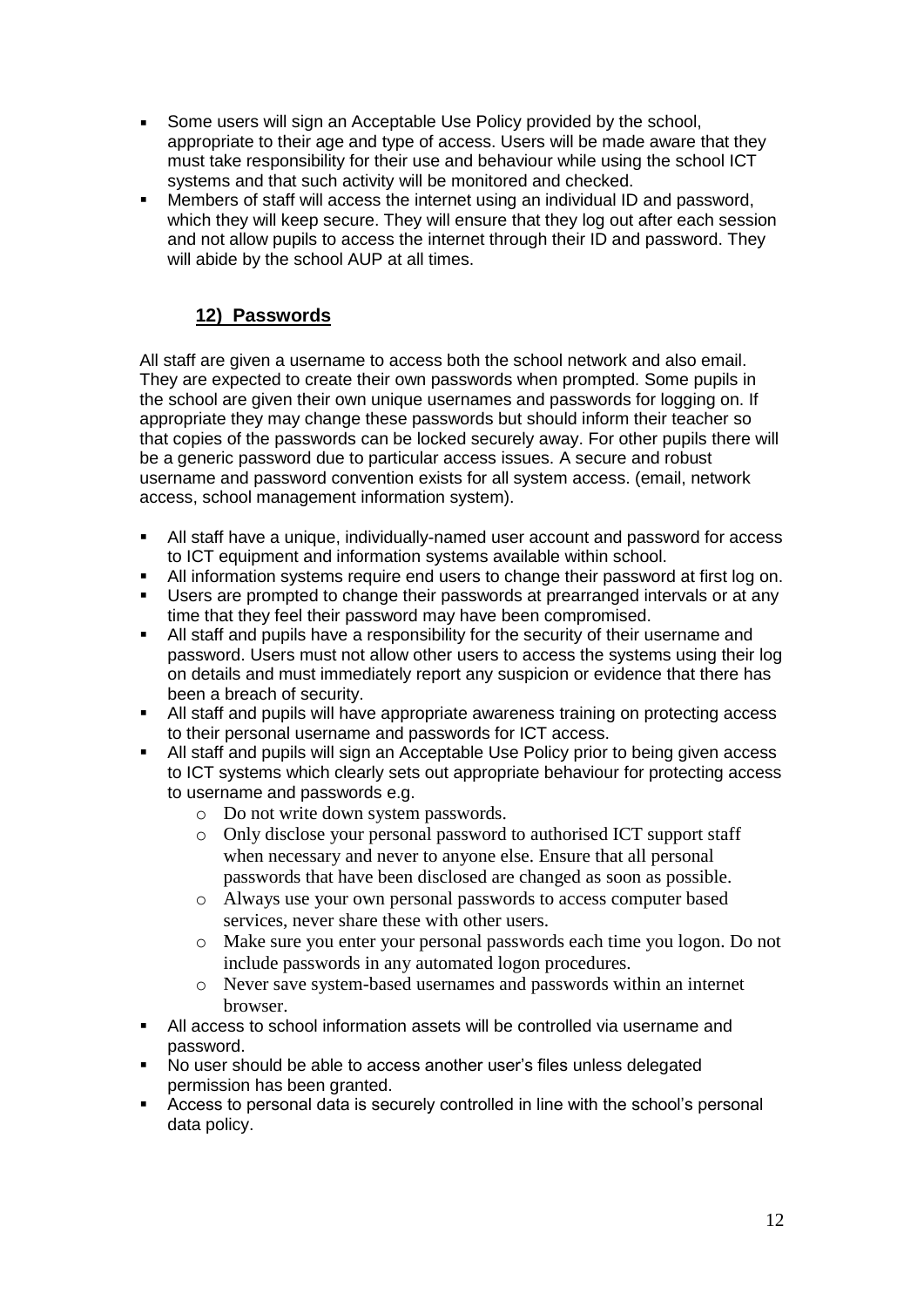# **13) Emerging technologies**

At Frederick Holmes School we want to give all pupils opportunities to use new technologies no matter how limited they may be with regards access ability. Therefore we constantly research emerging technologies and assess suitability as learning tools.

- **Emerging technologies will be examined for educational benefit and a risk** assessment will be carried out before their use in school is allowed.
- All new technologies will be tested and reviewed for any security vulnerabilities that may exist. Suitable countermeasures will be adopted within school to ensure that any risks are managed to an acceptable level.
- Emerging technologies can incorporate software and/or hardware products.
- The school will periodically review which technologies are available within school for any security vulnerabilities that may have been discovered since deployment.
- **•** Prior to deploying any new technologies within school, staff and pupils will have appropriate awareness training regarding safe usage and any associated risks.
- The school will audit ICT equipment usage to establish if the eSafeguarding policy is adequate and that the implementation of the eSafeguarding policy is appropriate.
- The use of computer systems without permission or for inappropriate purposes could constitute a criminal offence under the Computer Misuse Act 1990 and breaches will be reported to the appropriate authorities.

# **14) Filtering internet access**

We filter internet activity for two reasons:

Firstly so that (as much as possible) children and young people (and to some extent adults) are not exposed to illegal or inappropriate websites. These sites are restricted by category dependent on the age of the user. Exposure would include browsing to specifically look for such material, or as a consequence of a search that returns inappropriate results.

Secondly so that (as much as possible) the school has mitigated any risk to the children/young people, and thereby reduces the liability to the school by making reasonable endeavours to ensure safety.

- **EXECT** The school uses a filtered internet service. The filtering system is provided by East Riding Council who have installed and manage Smoothwall.
- **•** The school's internet provision will include filtering appropriate to the age and maturity of pupils.
- The school will always be proactive regarding the nature of content which can be viewed through the school's internet provision.
- **EXECT** The school will have a clearly defined procedure for reporting breaches of filtering. All staff and pupils will be aware of this procedure by reading and signing the Acceptable Use Policy.
- **.** If users discover a website with inappropriate content, this should be reported to a member of staff who will inform the eSafeguarding Coordinator. All incidents are documented.
- If users discover a website with potentially illegal content, this should be reported immediately to the eSafeguarding Coordinator. The school will report such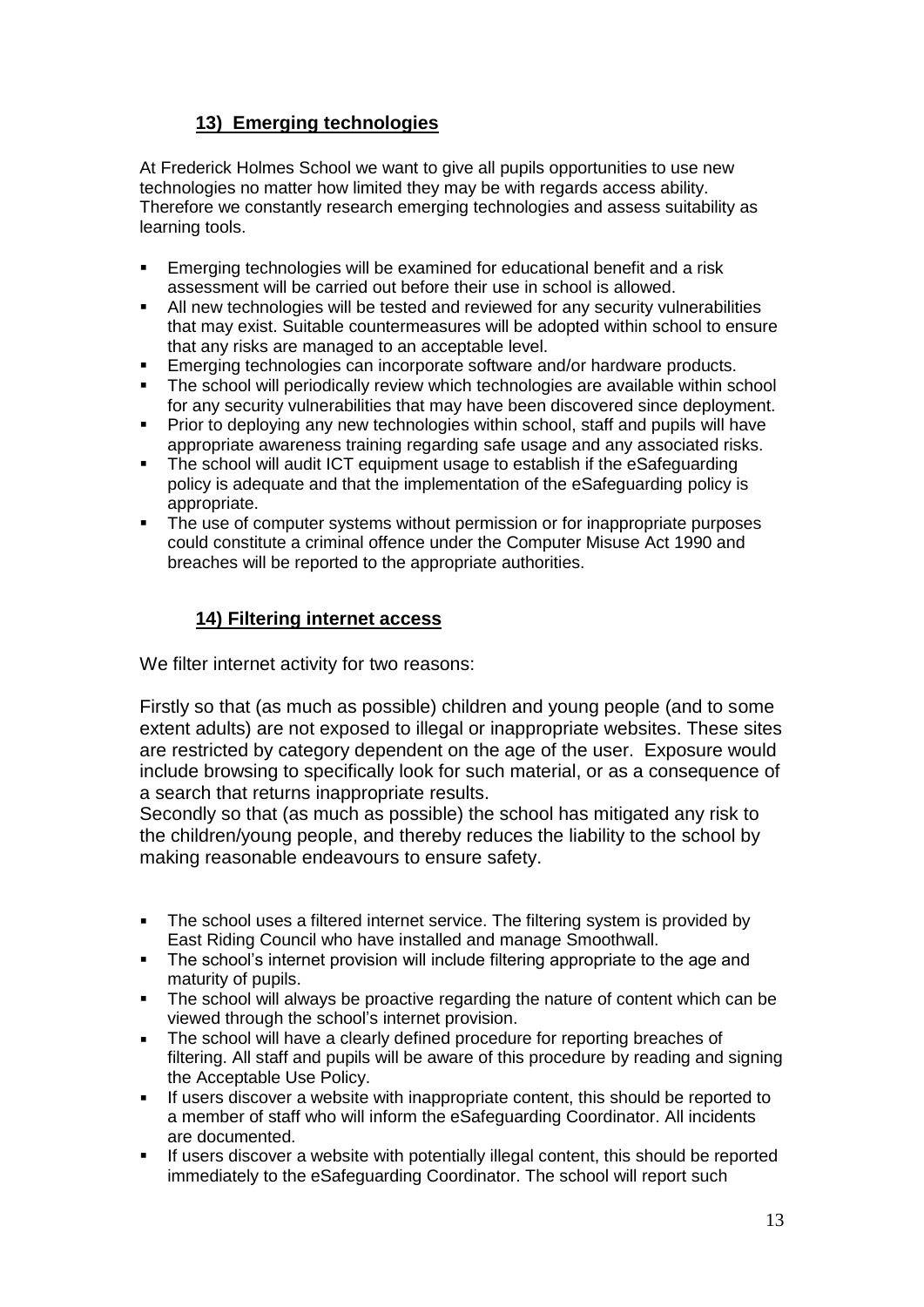incidents to appropriate agencies including the filtering provider, the local authority, [CEOP](http://ceop.police.uk/) (Child Exploitation Online Protection) or the **[IWF](http://www.iwf.org.uk/)** (Internet Watch Foundation).

- The school will regularly review the filtering product for its effectiveness.<br>■ The school filtering system will block all sites on the Internet Watch Four
- The school filtering system will block all sites on the [Internet Watch Foundation](http://www.iwf.org.uk/) list and this will be updated daily.
- Any amendments to the school filtering policy or block-and-allow lists will be checked and assessed prior to being released or blocked.
- Pupils will be taught to assess content as their internet usage skills develop.
- Pupils will use age-appropriate tools to research internet content.
- The evaluation of online content materials is a part of teaching and learning in every subject and will be viewed as a whole-school requirement across the curriculum.

The school uses Smoothwall to monitor internet usage. Reports are delivered daily to the Assistant Head Teacher and Executive Head Teacher who check, using an unfiltered profile, whether there have been any breaches/ inappropriate use of the internet by both pupils and staff members. A portal can be accessed in order to check any non-school devices accessing inappropriate sites by working back through internet history to find out the device owner. Staff and pupils are questioned as to their use of the internet and any sites which have been identified to be questionable are reported to East Riding Council who will then ensure they are blocked. Staff are given regular reminders and training re their conduct using school internet and are aware that inappropriate usage could lead to disciplinary procedures. It must be recognised that no monitoring can guarantee to be 100% effective.

Areas which must be filtered and monitored are:

- Discrimination
- Drugs/Substance abuse
- Extremism
- Malware/Hacking
- Pornography
- Piracy and copyright
- Self-harm
- Violence

#### **15) Internet access authorisations**

- **E** All parents will be required to sign an agreement form prior to their children being granted internet access within school.
- Parents will be asked to read the school Acceptable Use Policy for pupil access and discuss it with their children, when and where it is deemed appropriate.
- Where appropriate, pupils will have the appropriate awareness training and sign the pupil Acceptable Use Policy prior to being granted internet access within school.
- All staff will have the appropriate awareness training and sign the staff Acceptable Use Policy prior to being granted internet access within school.
- Parents will be informed that pupils will be provided with supervised internet access appropriate to their age and ability.
- Any visitor who requires internet access will be asked to read and sign the Acceptable Use Policy.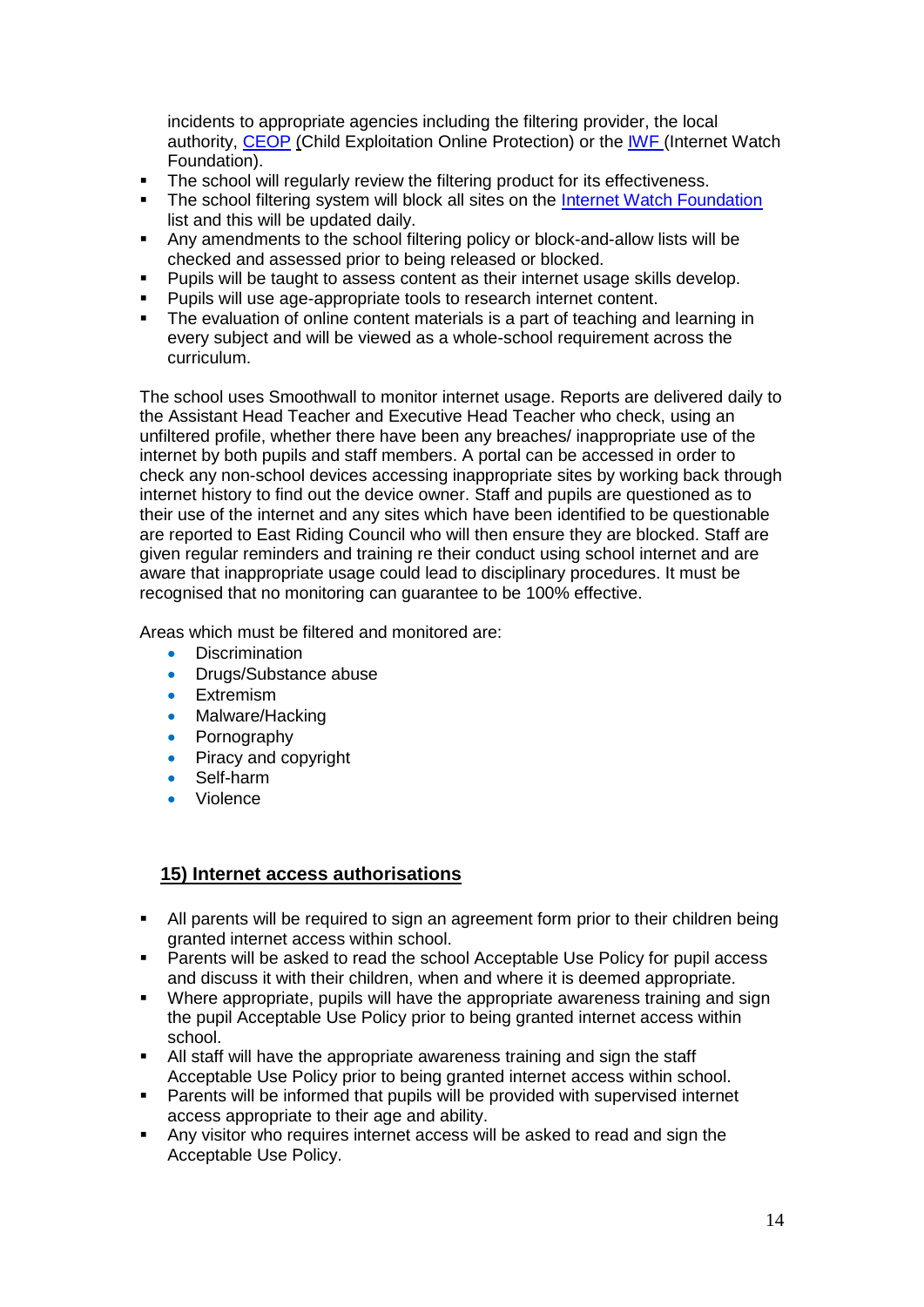# **16) Email**

#### **Email usage**

- Pupils may only use school-approved accounts on the school system and only under direct teacher supervision for educational purposes.
- Pupils and staff will be reminded when using email about the need to send polite and responsible messages.
- Pupils and staff will be reminded about the dangers of revealing personal information within email conversations.
- Pupils must not reveal personal details of themselves or others in email communications.
- **Emails containing personal, confidential, classified or financially sensitive data to** external third parties or agencies needs to be controlled and never communicated through the use of a personal account.
- Pupils and staff will be made aware of the dangers of opening email from an unknown sender or source or viewing and opening attachments.
- All email and email attachments will be scanned for malicious content.
- Pupils and staff should never open attachments from an untrusted source but should consult the eSafeguarding co-ordinator first.
- Communication between staff and pupils or members of the wider school community should be professional and related to school matters only.
- All pupils with active email accounts are expected to adhere to the generally accepted rules of etiquette; particularly in relation to the use of appropriate language. They should not reveal any personal details about themselves or others in email communication or arrange to meet anyone without specific permission.
- **EXECT** Any inappropriate use of the school email system or receipt of any inappropriate messages from another user should be reported to a member of staff immediately (as per Whistleblowing protocols)
- All email users within school should report any inappropriate or offensive emails through the incident-reporting mechanism within school.
- Pupils must immediately tell the eSafeguarding co-ordinator if they receive any inappropriate or offensive email.
- Pupils must immediately tell a teacher or trusted adult if they receive any inappropriate or offensive email.
- Irrespective of how pupils or staff access their school email (from home or within school), school policies still apply.
- Emails sent to external organisations should be written carefully and, if appropriate, authorised before sending to protect the member of staff sending the email.
- All emails should be written and checked carefully before sending, in the same way as a letter written on school-headed paper.
- Staff who send emails to external organisations, parents or pupils, are advised to carbon copy (cc) the head teacher, line manager or another suitable member of staff into the email.
- All emails that are no longer required or of any value should be deleted.
- Email accounts should be checked regularly for new correspondence.
- Staff and pupils should only use approved email accounts allocated to them by the school and should be aware that any use of the school email system can be monitored and checked.
- Some pupils will be allocated an individual email account for their own use in school or class.
- Pupils may only use school-provided email accounts for school purposes.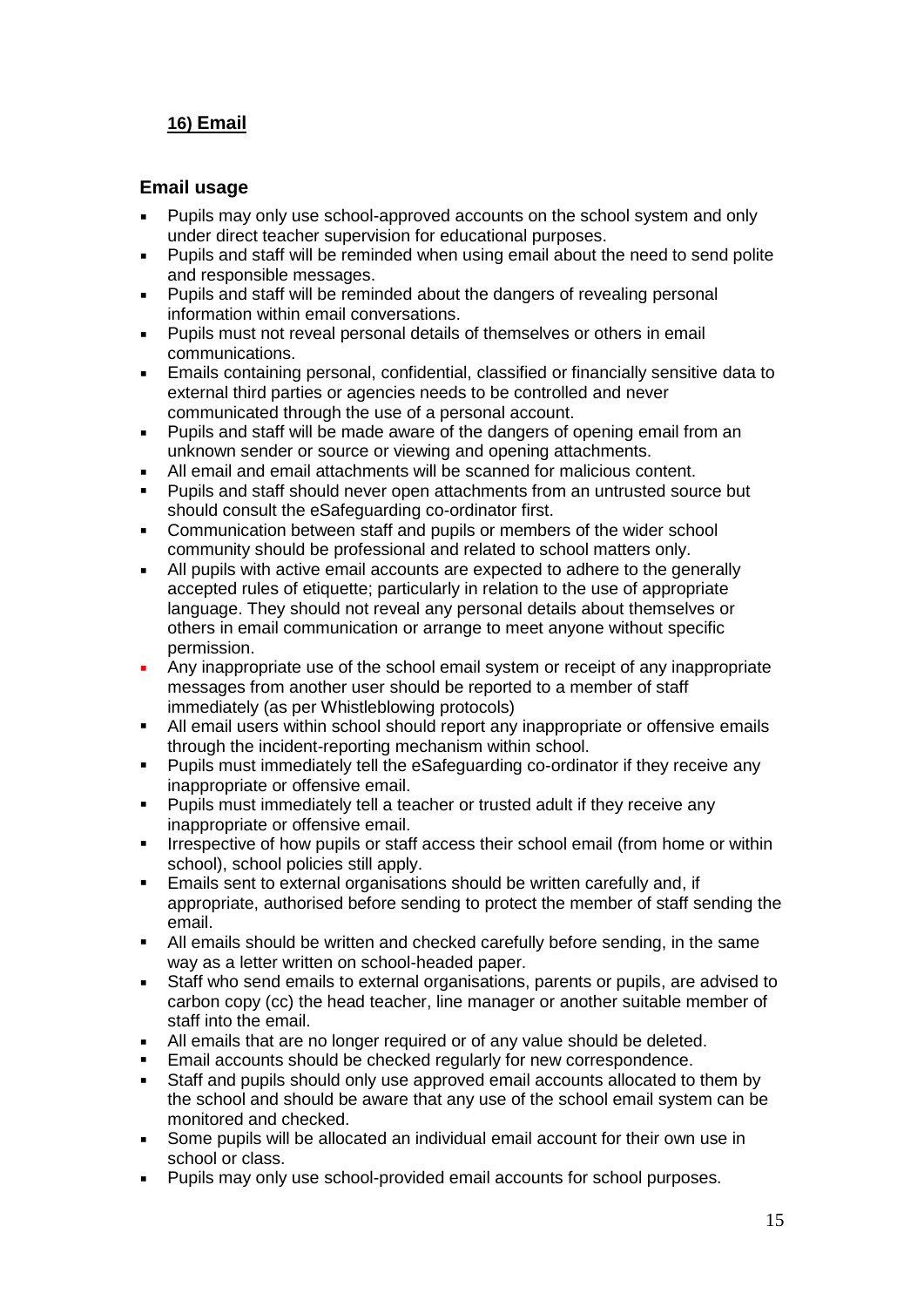- Staff and pupils are not permitted to access personal email accounts during school hours unless this is part of the lesson.
- Staff should not use personal email accounts during school hours or for professional purposes, especially to exchange any school-related information or documents.
- Access, in school, to external personal email accounts may be blocked.
- The school gives all staff their own email account to use for all school business as a work-based tool. This is to minimise the risk of receiving unsolicited or malicious emails and avoids the risk of personal profile information being revealed.
- It is the responsibility of each account holder to keep the password secure. An audit trail can be made available should this become necessary.
- School email accounts should be the only account that is used for school-related business.
- Staff will only use official school-provided email accounts to communicate with pupils and parents and carers, as approved by the senior leadership team.
- Under no circumstances should staff contact pupils, parents or conduct any school business using personal email addresses.

# **17) Using blogs, wikis, podcasts, social networking and other ways for pupils to publish content online**

- Pupils will not be allowed to post or create content on sites unless the site has been approved by a member of the teaching staff.
- Any public blogs run by staff on behalf of the school will be hosted on the school website and postings should be approved by the headteacher before publishing.
- **EXE** Teachers will model safe and responsible behaviour in their creation and publishing of online content within the school learning platform. For example, pupils will be reminded not to reveal personal information which may allow someone to identify and locate them.
- **Pupils will only use their first name when creating publicly-accessible resources.** They will however be encouraged to create an appropriate nickname.
- Personal publishing will be taught via age-appropriate sites that are suitable for educational purposes. They will be moderated by the school where possible.
- Staff and pupils will be encouraged to adopt similar safe and responsible behaviours in their personal use of blogs, wikis, social networking sites and other online publishing outside school.

#### **Twitter and Facebook**

**Social Networking –** there are many social networking services available; Frederick Holmes is fully supportive of Social Networking as a tool to engage and collaborate with pupils and engage with parents and the wider community. At Frederick Holmes School we use Twitter as a broadcast service, which is a one-way communication method in order to share school information with the wider community. No person will be 'followed' or 'friended' on this service and as such no two-way communication will take place.

The school has a group Facebook page. Any posts are monitored by the Assistant Head and access to the site is strictly by invitation only.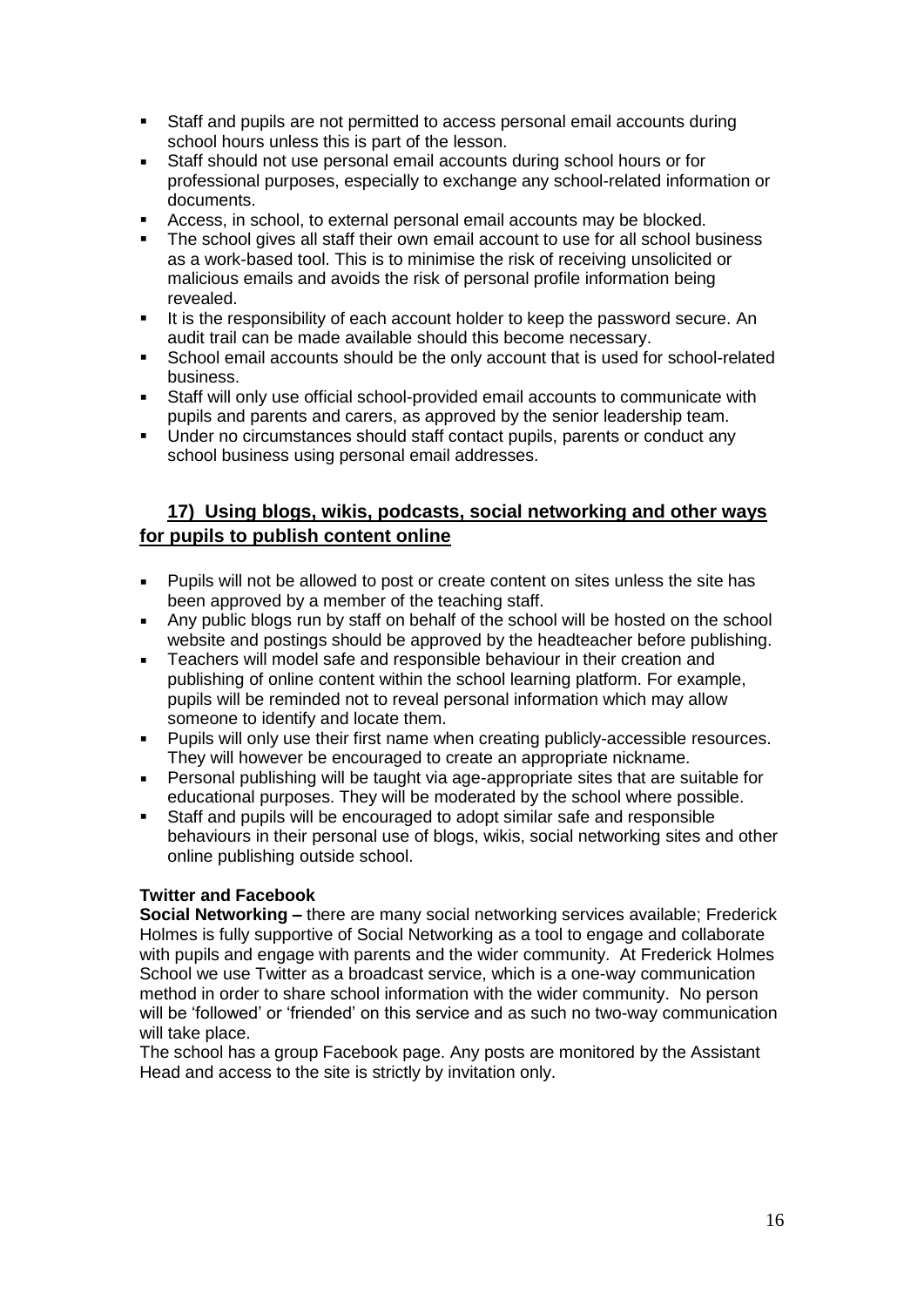# **18) Mobile phone usage in schools**

## **General issues**

- Mobile phones and personally-owned devices will not be used in any way during lessons or formal school time. They should be switched off or silent at all times.
- Mobile phones and personally-owned mobile devices brought in to school are the responsibility of the device owner. The school accepts no responsibility for the loss, theft or damage of personally-owned mobile phones or mobile devices.
- Mobile phones will not be used during lessons or formal school time unless as part of an approved and directed curriculum-based activity with consent from a member of staff.
- The Bluetooth function of a mobile phone should be switched off at all times and not be used to send images or files to other mobile phones.
- No images or videos should be taken on mobile phones or personally-owned mobile devices without the prior consent of the person or people concerned.

# **Pupils' use of personal devices**

- If a pupil breaches the school policy then the phone or device will be confiscated and will be held in a secure place in the school office. Mobile phones and devices will be released to parents or carers.
- **.** If a pupil needs to contact his or her parents or carers, they will be allowed to use a school phone. Parents are advised not to contact their child via their mobile phone during the school day, but to contact the school office.
- **•** Pupils should protect their phone numbers by only giving them to trusted friends and family members. Pupils will be instructed in safe and appropriate use of mobile phones and personal devices and will be made aware of boundaries and consequences.

# **Staff use of personal devices**

- Staff are not permitted to use their own mobile phones or devices for contacting children, young people or their families within or outside of the setting in a professional capacity unless authorised by the Head Teacher.
- Staff will use a school phone where contact with pupils, parents or carers is required.
- Mobile Phones and personally-owned devices will be switched off or switched to 'silent' mode, Bluetooth communication should be 'hidden' or switched off and mobile phones or devices will not be used during teaching periods unless permission has been granted by a member of the senior leadership team in emergency circumstances.
- If members of staff have an educational reason to allow children to use mobile phones or a personal device as part of an educational activity then it will only take place when approved by the senior leadership team.
- Staff should not use personal devices such as mobile phones or cameras to take photos or videos of pupils and will only use work provided equipment for this purpose.
- If a member of staff breaches the school policy then disciplinary action may be taken.
- Where staff members are required to use a mobile phone for school duties, for instance in case of emergency during off-site activities, they may use their own devices and hide (by inputting 141) their own mobile numbers for confidentiality purposes.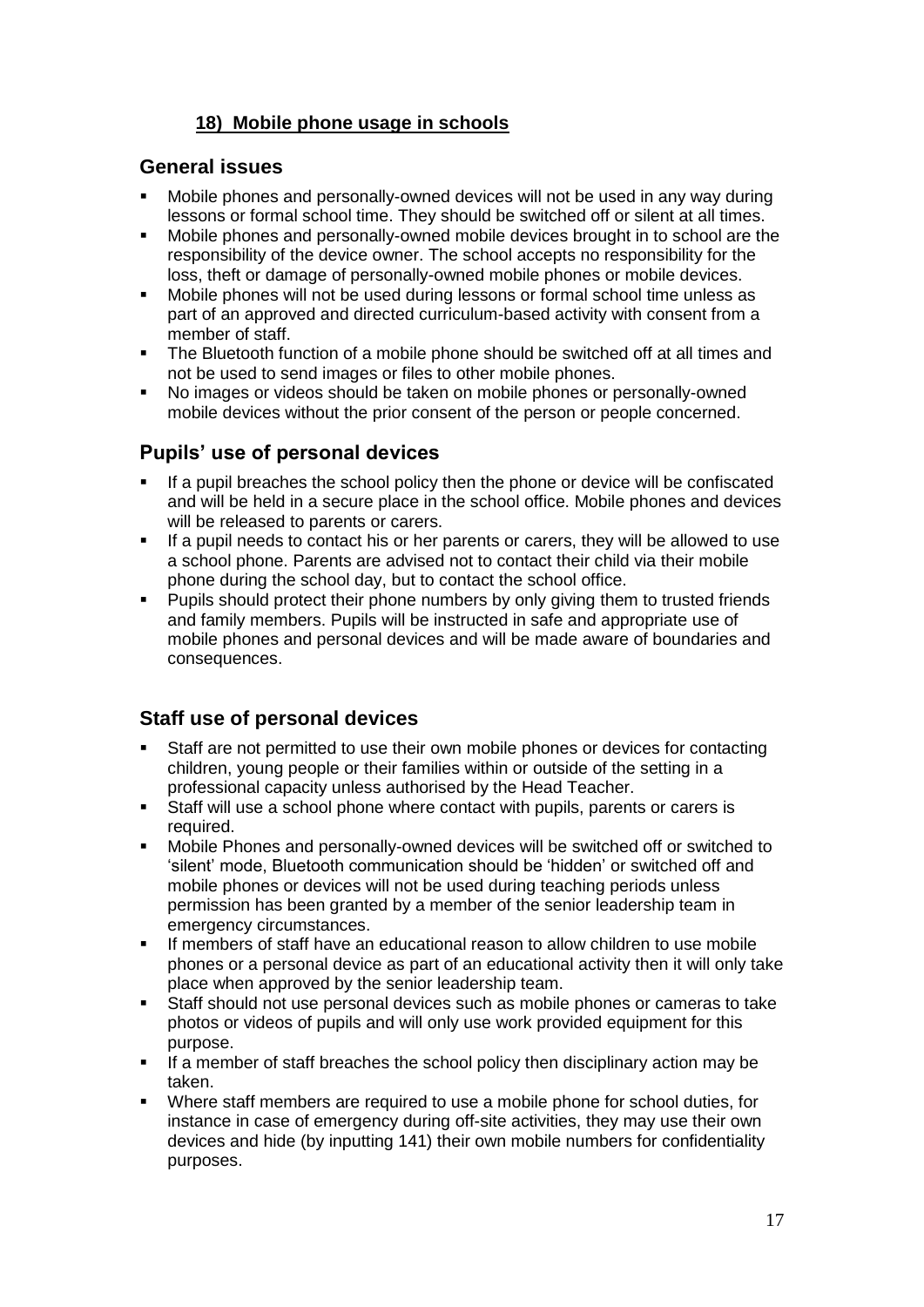# **19) Data protection and information security**

- The school community will act and carry out its duty of care for the information assets it holds in line with its Data Protection Act 1998 commitments.
- Personal data will be recorded, processed, transferred and made available according to the Data Protection Act 1998.
- The school has established an information-handling procedure and assessed the risks involved with handling and controlling access to all levels of information within school.
- The school has deployed appropriate technical controls to minimise the risk of data loss or breaches.
- All access to personal or sensitive information owned by the school will be controlled appropriately through technical and non-technical access controls.
- All computers that are used to access sensitive information should be locked (Ctrl-Alt-Del) when unattended.
- Users should be vigilant when accessing sensitive or personal information on screen to ensure that no one else, who may be unauthorised, can read the information.
- All access to information systems should be controlled via a suitably complex password.
- All documents sent to the photocopier will be retained until a password is inputted on the device.
- Staff and pupils will not leave personal and sensitive printed documents on printers within public areas of the school.
- All physical information will be stored in controlled access areas.
- Fax machines will be situated within controlled areas of the school.
- All communications involving personal or sensitive information (email, fax or post) should be appropriately secured.
- All personal and sensitive information taken offsite will be secured through appropriate technical controls, e.g. encrypted full disk, encrypted removable media, remote access over encrypted tunnel.
- All devices taken off site, e.g. laptops, tablets, removable media or phones, will be secured in accordance with the school's information-handling procedures and, for example, not be left in cars or unsecure locations.

# **20) GDPR**

The General Data Protection Regulation (GDPR) will come into effect on the 25th May 2018 and will cover all the countries in the EU and will be adopted by the UK. It is heavily based on the Data Protection Act 1998 but will lead to schools having to refine their approach to Data Protection. At its heart it changes the importance of Data Protection and emphasises the schools' accountability. Making Data Protection important means that Frederick Holmes School will employ 'Privacy by Design' – thinking about how the school uses data in everything it does. Policies and procedures will be in line with the expectations of the Local Authority.

#### **21) Management of assets**

- Details of all school-owned hardware will be recorded in a hardware inventory.
- Details of all school-owned software will be recorded in a software inventory.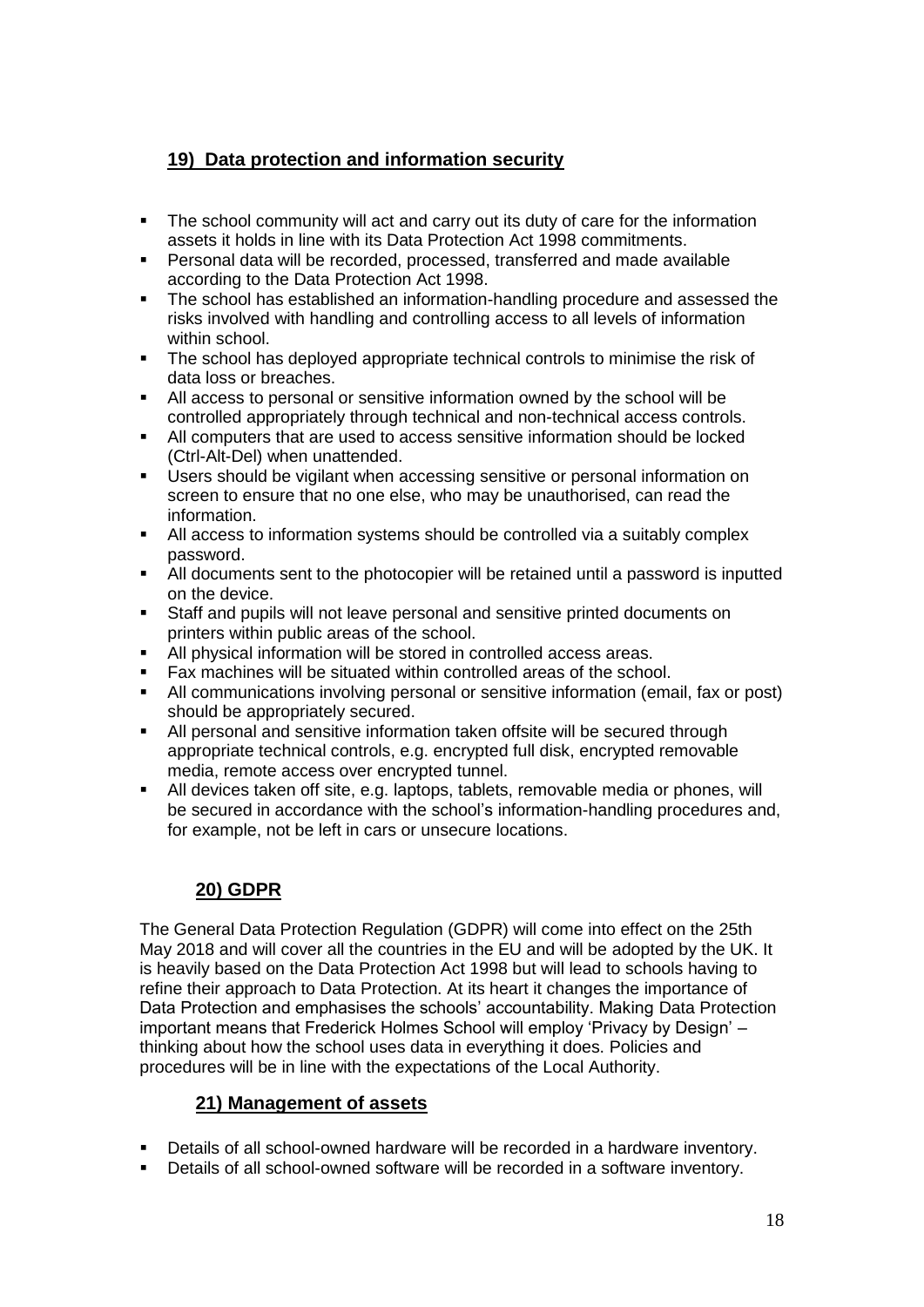- All redundant ICT equipment will be disposed of through an authorised agency. This will include a written receipt for the item including an acceptance of responsibility for the destruction of any personal data.
- All redundant ICT equipment that may have held personal data will have the storage media overwritten multiple times to ensure the data is irretrievably destroyed. Alternatively, if the storage media has failed, it will be physically destroyed. The school will only use authorised companies who will supply a written guarantee that this will happen
- Disposal of any ICT equipment will conform to The Waste Electrical and [Electronic Equipment Regulations 2006](http://www.legislation.gov.uk/uksi/2006/3289/pdfs/uksi_20063289_en.pdf) and/or [The Waste Electrical and](http://www.legislation.gov.uk/uksi/2007/3454/pdfs/uksi_20073454_en.pdf)  [Electronic Equipment \(Amendment\) Regulations 2007.](http://www.legislation.gov.uk/uksi/2007/3454/pdfs/uksi_20073454_en.pdf) [Further information](http://www.environment-agency.gov.uk/business/topics/waste/32084.aspx) can be found on the Environment Agency website.

#### **References**

#### **Particularly for Parents and Children**

**Yorkshire and Humber Grid for Learning (YHGfL) [www.yhgfl.net](http://www.yhgfl.net/)** Excellent resources for understanding the need for safeguarding

#### **Think U Know? [www.thinkuknow.co.uk/](http://www.thinkuknow.co.uk/)**

Home Office site for pupils and parents explaining Internet dangers and how to stay in control.

**National Action for Children (NCH) [www.nchafc.org.uk/itok/](http://www.nchafc.org.uk/itok/)** Parent's Guide on Internet usage

#### **Bullying Online [www.bullying.co.uk](http://www.bullying.co.uk/)**

Advice for children, parents and schools

# **FKBKO - For Kids By Kids Online [www.fkbko.co.uk](http://www.fkbko.co.uk/)**

Excellent Internet savvy for kids; KS1 to KS3

#### **Parents Information Network (PIN) [www.pin.org.uk](http://www.pin.org.uk/)**

Comprehensive guidelines on Internet safety

**Parents Online [www.parentsonline.gov.uk/2003/parents/safety/index.html](http://www.parentsonline.gov.uk/2003/parents/safety/index.html)** Interactive learning and safety advice, excellent presentation for parents.

#### **Kidsmart [www.kidsmart.org.uk](http://www.kidsmart.org.uk/)**

An Internet safety site from Childnet, with low-cost leaflets for parents.

**Family Guide Book (DCSF recommended [www.familyguidebook.com](http://www.familyguidebook.com/)** Information for parents, teachers and pupils

#### **NCH Action for Children [www.nchafc.org.uk](http://www.nchafc.org.uk/)** Expert advice for children, young people and parents.

**Safekids [www.safekids.com](http://www.safekids.com/)** Family guide to making Internet safe, fun and productive

#### **Particularly for Schools**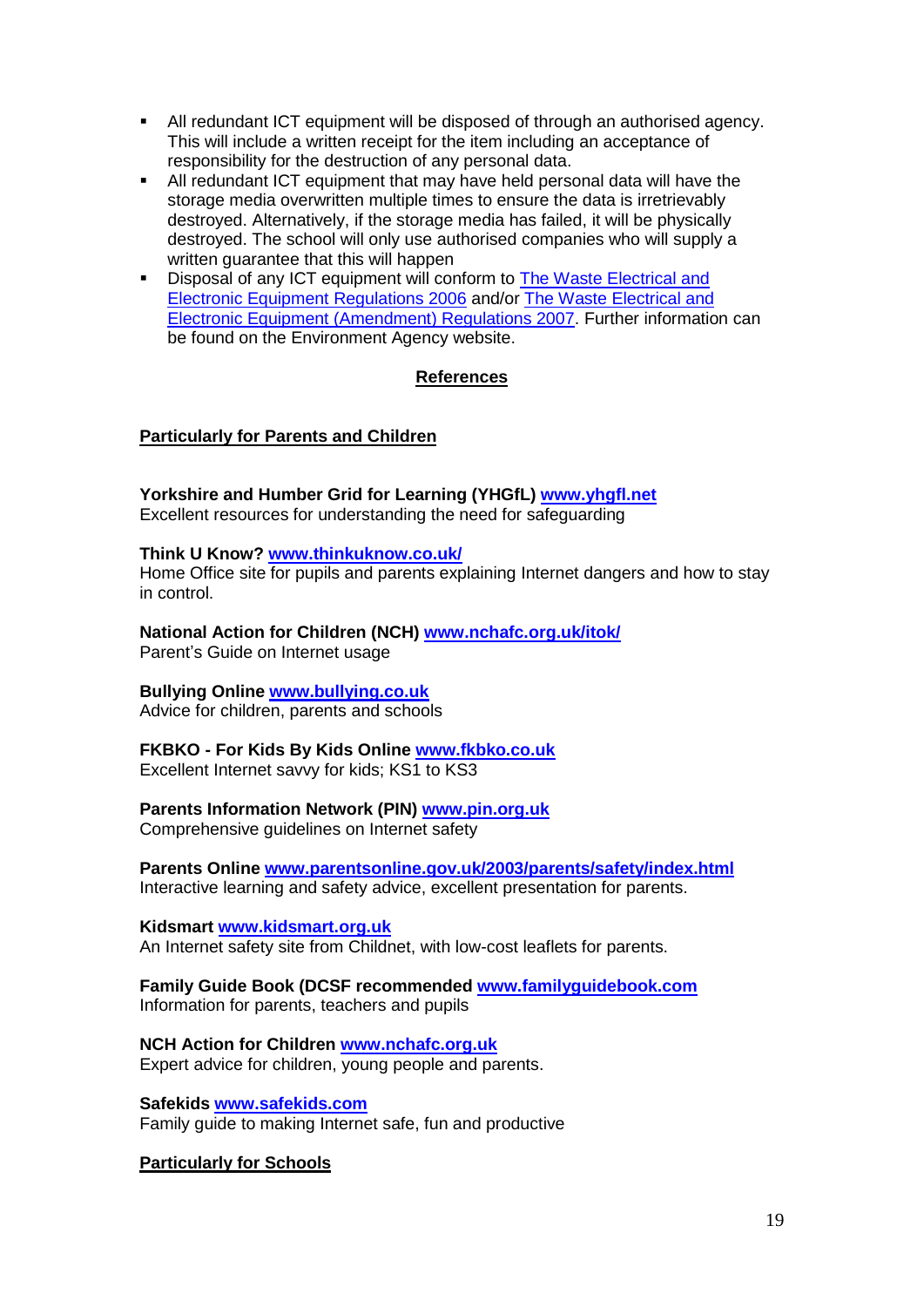#### **Associations of Co-ordinators of IT (ACITT)**

Acceptable use policy for the Internet in UK Schools, original straightforward text. **[www.g2fl.greenwich.gov.uk/acitt/resources/assoc/aup97.doc](http://www.g2fl.greenwich.gov.uk/acitt/resources/assoc/aup97.doc)**

**NAACE / BCS [www.naace.org](http://www.naace.org/)** (publications section) A guide for schools prepared by the BCS Schools Committee and the National Association of Advisers for Computer Education (NAACE)

#### **DCFS Superhighway Safety [http://safety.ngfl.gov.uk](http://safety.ngfl.gov.uk/)**

Essential reading, both Web site and free information pack. Telephone: 0845 6022260

#### **KS2 Internet Proficiency Scheme**

**[www.becta.org.uk/corporate/corporate.cfm?section=8&id=2758](http://www.becta.org.uk/corporate/corporate.cfm?section=8&id=2758)** A Becta, DCFS and QCA pack to help teachers educate children on staying safe on the Internet

#### **Internet Watch Foundation - [www.iwf.org.uk](http://www.iwf.org.uk/)**

Invites users to report illegal Web sites

# **Data Protection [www.informationcommissioner.gov.uk/](http://www.informationcommissioner.gov.uk/)**

New Web site from the Information Commissioner

**Kent Web Skills Project [www.kented.org.uk/ngfl/webskills/](http://www.kented.org.uk/ngfl/webskills/)** Discussion of the research process and how the Web is best used in projects.

**Click Thinking: Scottish Education Department [www.scotland.gov.uk/clickthinking](http://www.scotland.gov.uk/clickthinking)** Comprehensive safety advice

**Kent ICT Security Policy [www.kent.gov.uk/eis](http://www.kent.gov.uk/eis)** (broadband link) An overview of the need to secure networks with Internet access.

#### **Copyright [www.templetons.com/brad/copymyths.html](http://www.templetons.com/brad/copymyths.html)** Irreverent but useful coverage of the main aspects of copyright of digital materials, US-based.

**Internet Users Guide [www.terena.nl/library/gnrt/](http://www.terena.nl/library/gnrt/)** A guide to network resource tools, a book (ISBN 0-201-61905-9) or free on the Web.

**Alan November – The Grammar of the Internet [www.edrenplanners.com/infolit/](http://www.edrenplanners.com/infolit/)**  Article explaining how to evaluate Web sites and information

**DotSafe –** European Internet Safety Project

**<http://dotsafe.eun.org/>**

A comprehensive site with a wide range of ideas and resources, some based on Kent work.

**Cybercafe [http://www.gridclub.com/home\\_page/hot\\_headlines/cyber.shtml](http://www.gridclub.com/home_page/hot_headlines/cyber.shtml)** Internet proficiency through online games for KS2, with a free teacher's pack.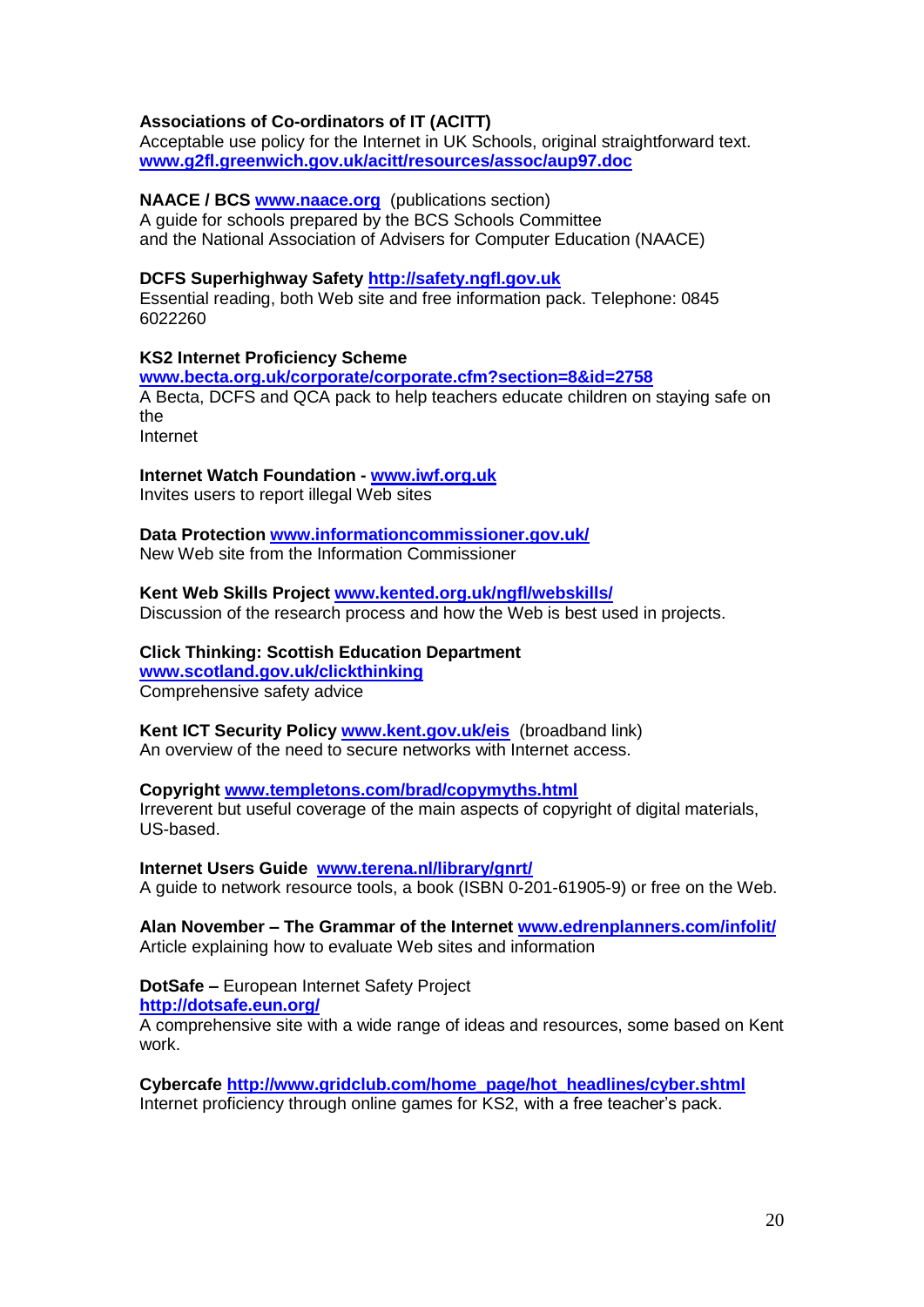Appendix 1



# **Covid-19 Safer Working Practice Guidelines: Online lessons**

#### Summary

Since schools around the country have closed due to the coronavirus pandemic, school leaders and teachers have been looking at innovative ways to allow them to teach pupils while everyone is staying at home. This helps to maintain a sense of structure to children's days and allows them to keep in contact with their teachers and class mates. These innovative lessons enable teachers to continue to engage pupils and consolidate their existing skills and knowledge.

Posting pre-recorded lessons online and hosting video conferencing have become a popular way of delivering teaching. However, it is vital that these services are used safely and securely by teachers and pupils.

Frederick Holmes School is committed to ensuring pupils and staff stay safe online. In order to achieve this, the following guidance outlines necessary protocols as well as an outline of what security settings are available and how to use them.

#### **The two ways of teaching pupils online**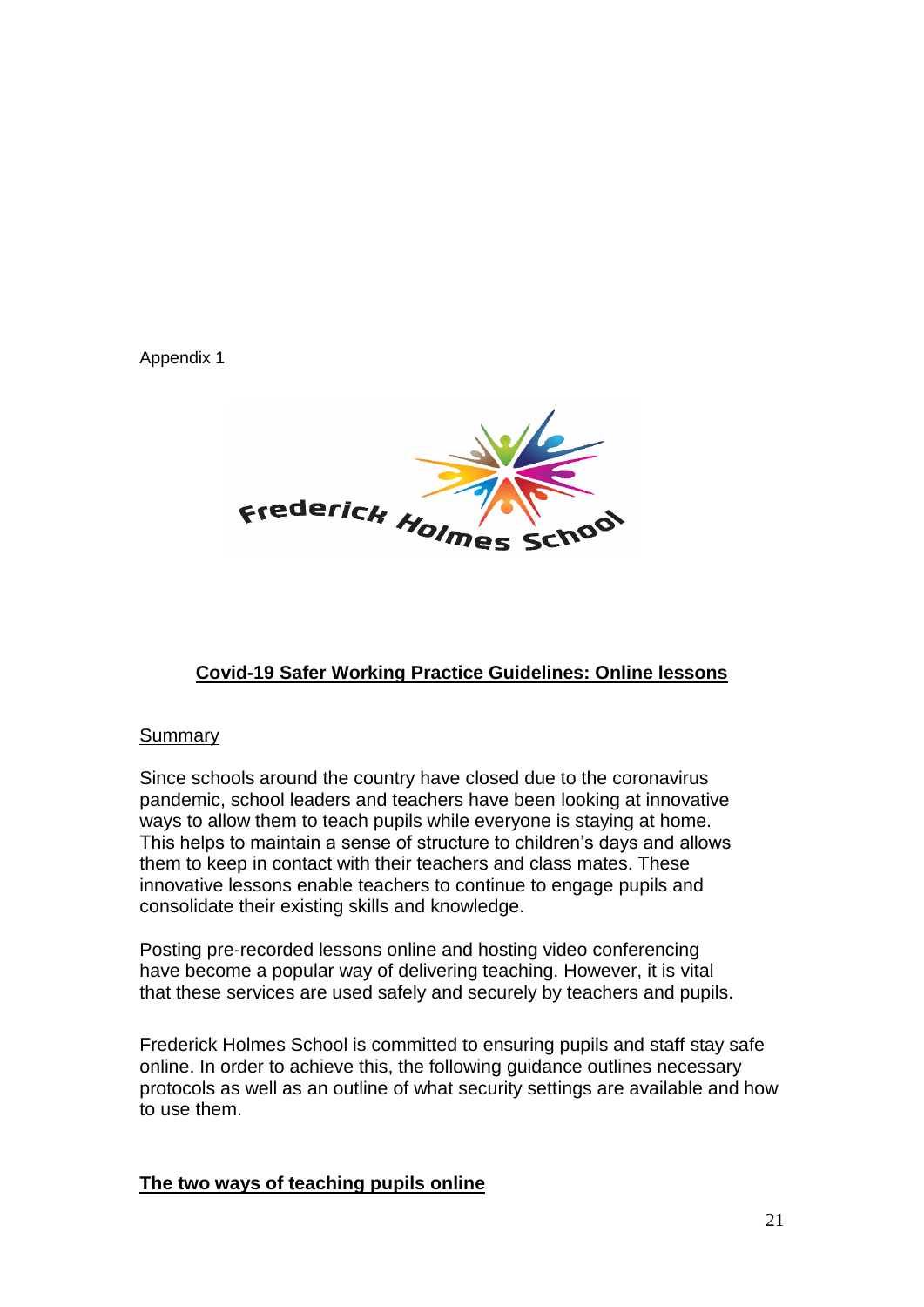# **Passive**

Teacher posts activities and student posts responses. These are often filmed by teachers in advance and posted online - e.g. online tutorials via YouTube, on GSuite or a learning portal. Teachers may also consider Podcast/voice tutorials.

#### **Interactive or live**

Pupils and staff connected in the same service at the same time – e.g. live video and audio. For example, Zoom conferencing (or other similar technology). This will **not** be the most appropriate approach for children and young people at Frederick Holmes School.

## **Responsibilities**

## **Headteachers must:**

- Develop and agree a whole school policy for online learning, deciding whether to use passive and/or interactive lesson formats. They must ensure any platforms, apps, technology used by teachers are safe, secure and age appropriate.
- Authorise the planning and implementation of virtual classrooms (passive or interactive);
- Ensure they monitor the content of virtual/online lessons (passive or interactive);
- Safeguard staff from potential allegations by ensuring live lessons are recorded and/or a second member of staff is present. However, recordings must not be used for monitoring teacher performance;
- Ensure parents provide written consent for their child to join interactive lessons, making them aware that the lessons may be recorded by the teacher and the reasons for this;
- Ensure all staff hosting online lessons (passive or interactive) are happy and confident to do so. They should receive appropriate technical and safeguarding guidance and support.

# **Teachers must:**

- Demonstrate consistently high standards of personal and professional conduct, as referenced in the Teacher Standards when hosting online lessons (passive or interactive);
- Gain the authorisation of the Headteacher before producing/hosting passive and/or interactive lessons;
- Follow the agreed protocols stated below.

#### **Protocols applicable to both passive and interactive online lessons**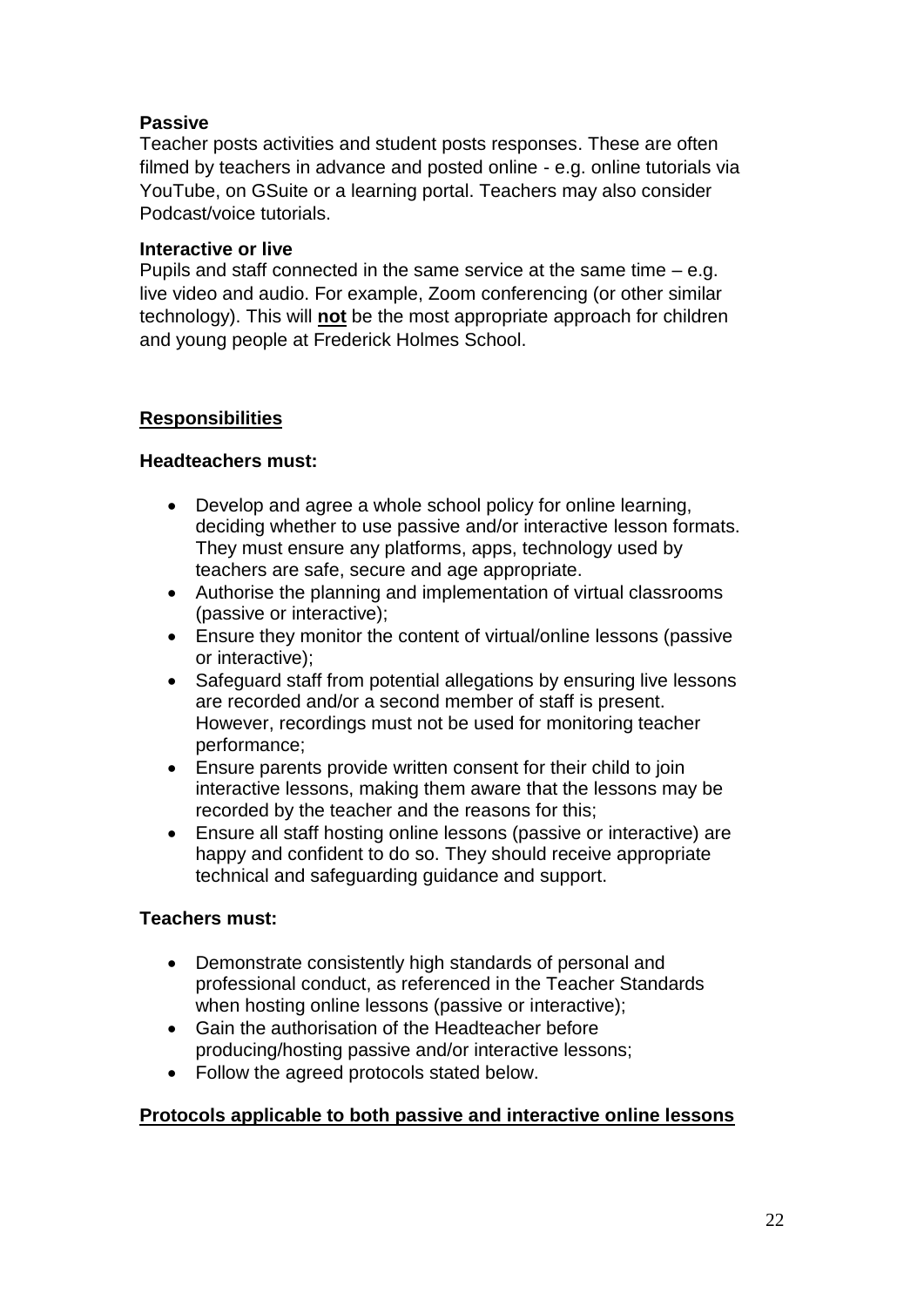• Teachers must only use apps, platforms and technology that have been authorised by the Headteacher.

• Teachers must wear suitable clothing and should be in a neutral area where nothing personal or inappropriate can be seen or heard in the background.

• Teachers must always make sure the platform they are using is suitable for the children's age group and agreed by the Headteacher.

• Teachers must set up school accounts for any online platforms they use and never use their personal accounts.

• Teachers should check the privacy settings.

#### **Protocols specific to interactive online lessons**

• Teachers must not deliver lessons to pupils who are located in bedrooms. If this happens, the teacher must make contact with the parent and them to ensure the pupil moves to a communal living area or leaves the lesson.

• Teachers must not deliver interactive lessons to just one child unless:

a) a parent is present with the child and/or

b) a colleague is 'virtually' present with the member of staff.

• In order to safeguard teachers from potential allegations, another colleague should be present and/or the lesson must be recorded (see Headteacher responsibilities section);

• Pupils must not **record** the virtual meeting as this could be shared without the teacher's consent. Details of how to restrict this can be found using the following link: [https://support.zoom.us/hc/en](https://support.zoom.us/hc/en-us/articles/201362473-Local-Recording)[us/articles/201362473-Local-Recording](https://support.zoom.us/hc/en-us/articles/201362473-Local-Recording)

• Teachers must only deliver lessons during normal school opening hours.

#### **Keeping safe in an online classroom**

Zoom (or other similar technology) conferences can be accessed by unauthorised visitors. There have been cases (known as 'zoombombing') in which unauthorised visitors have displayed/demonstrated inappropriate actions/content. In order to prevent this happening, teacher must:

- **'Lock' classrooms** If your class has started and all your pupils have arrived, you must **lock your classroom**, so that no one else can join.
- **Create virtual waiting rooms** This feature of Zoom lets people who want to join a class to be held in a virtual waiting room before being let into the classroom. This allows you to check who each person is before allowing them entry. There's